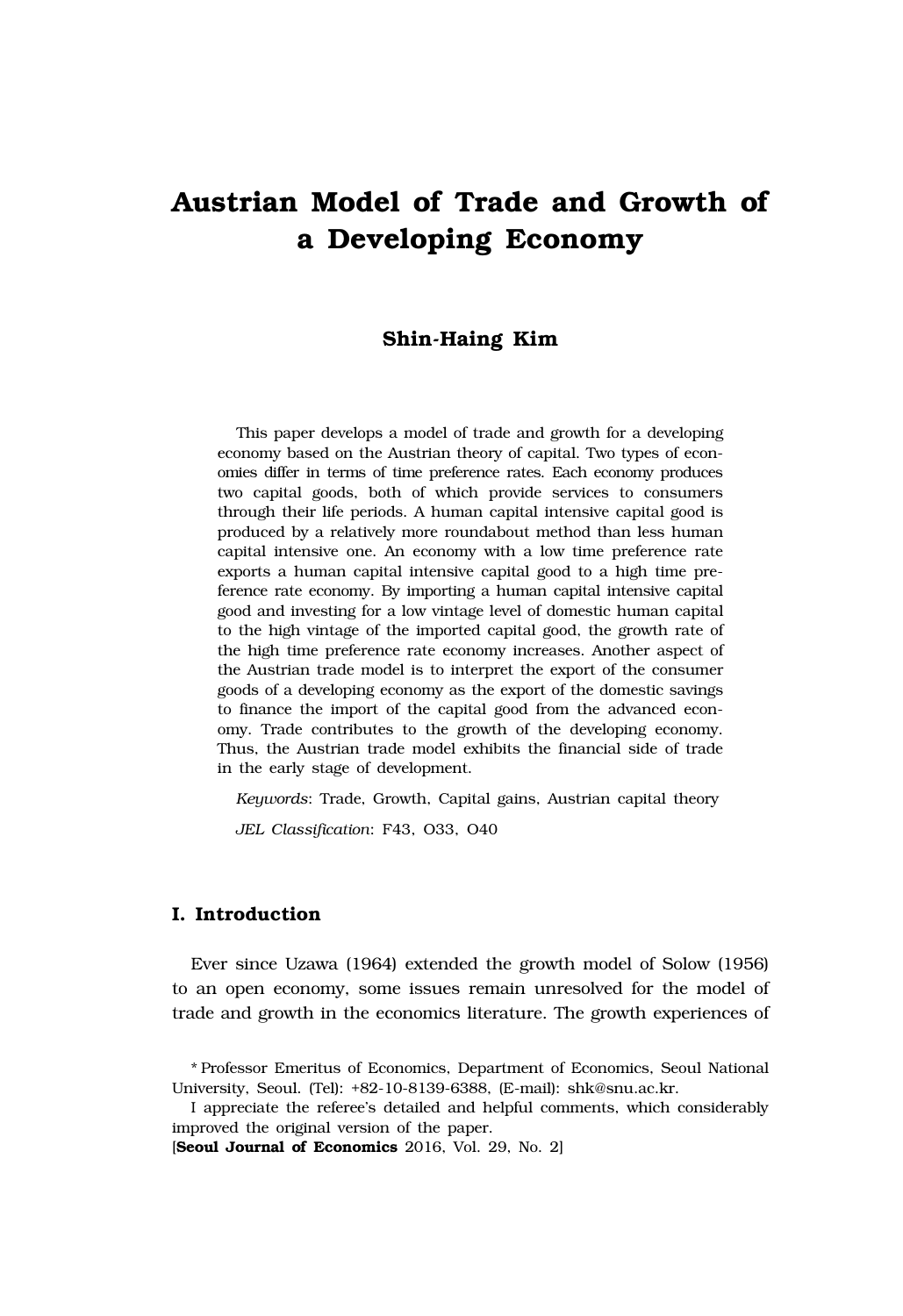post-War world economy did not perceive every developing open economy to become a member of an advanced economy. International interactions between advanced and developing countries occur in several channels. The first channel involves bringing direct and indirect knowledge spillover effects from the advanced to the developing countries. Such channel, which carries over this spillover effect, could be the international trade of goods, international direct investments, or direct knowledge exchanges.

In the conventional neo-classical growth model of Solow type, the per capita capital stock of different economies converges with each other without reference to the interrelations between the two. Findlay (1996) pertains to this phenomenon as "trains on parallel tracks." International trade plays a role in connecting these two tracks.

Austrian approach emphasizes "individualistic approach" and "market adjustment process" in the market disequilibrium instead of equilibrium itself (Hong 2015). An advantage of the Austrian trade model is to provide the time framework in which the issue of market adjustment process is discussed. It covers the interactions or involvements of traders involved in the trade of the advanced and the developing economies. In this paper there are two markets in different time frameworks. One is the short-term rental markets and the other is the long-term financial markets, which require the investment decisions of the producers of capital goods. Savings take the form of bequests left to the succeeding generation in dynastic utility function. Being trade of the capital goods connected to the financial markets of trading economies, Austrian view sheds the light on the effect of trade on the growth of a developing economy.

Although one does not often find a trade and growth model in the Austrian perspective, an exception is the model of Findlay and Kierzkowski (1983). This model relates human capital formation to the time preference rate of an economy. International trade occurs between economies where human capital is abundant and low. A low time preference rate economy exports a human capital intensive good but imports a less human capital intensive good. Such trade pattern emerging out of the present model is consistent with Findlay and Kierzkowski.

On the part of the production of capital goods I take the Böhm-Bawerkian concept of the roundabout period of production (Hicks 1973; Faber 1979).<sup>1</sup> The "irreversibility of time" (Faber and Proops 1989) related

 $1$  The Austrian approach, which emphasizes the Böhm-Bawerkian roundabout period of production, is often referred to as "neo-Austrian" in the economics literature.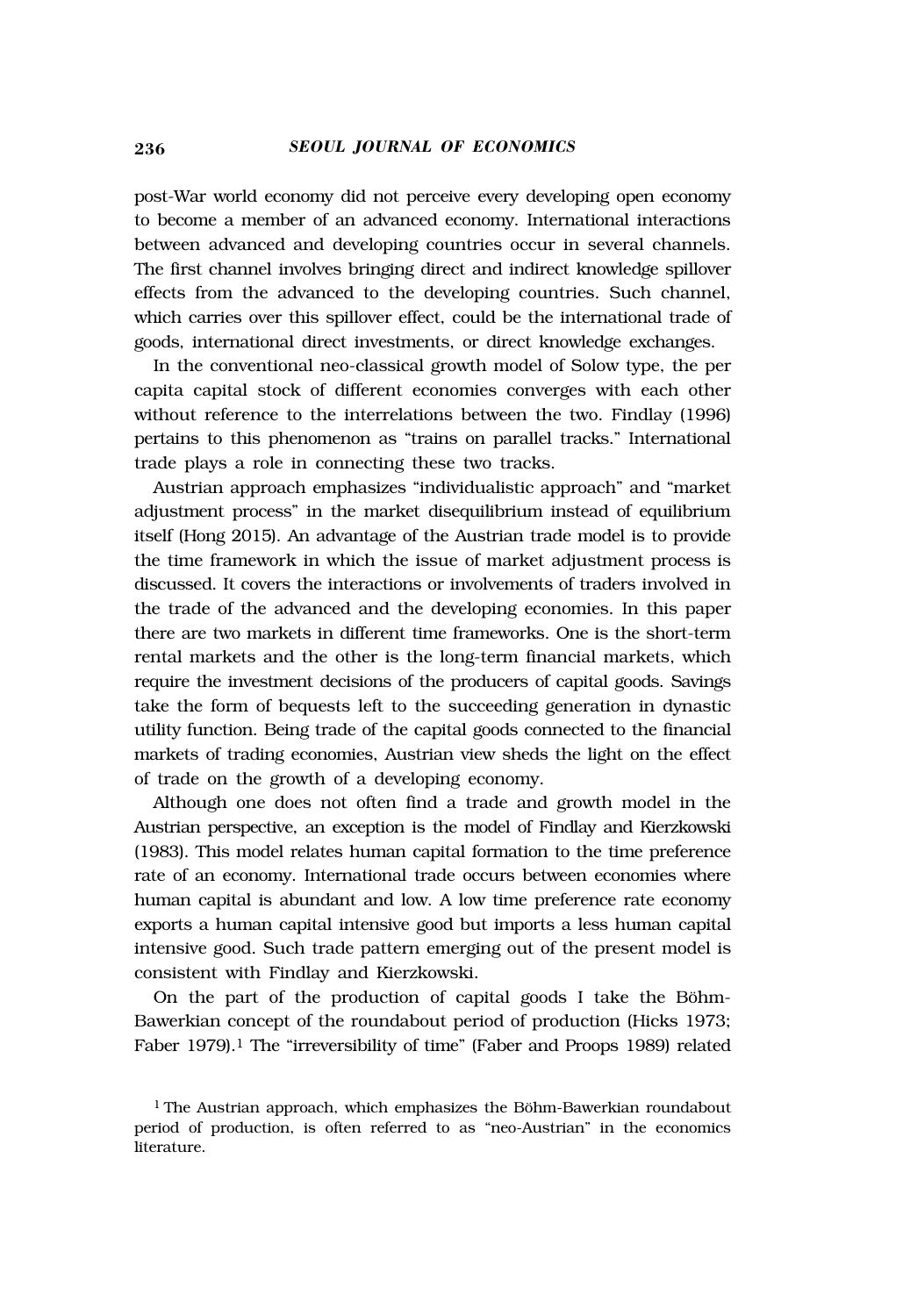to the construction of a capital good is considered as well. In particular, I use Hayek's (1931) triangle of the time structure of production in which inputs at each point of time are differentiated by their distances from the primary input, that is, labor. In this regard, inputs are asymmetric<sub>2</sub>

Another distinguishing aspect of Hayek's triangle is linking the reduction of present consumption with lengthening the time structure of inputs along the time axis of the inputs from the primary input. In this case, trade-off occurs between present and future consumption through the accumulation of capital. A reduction of consumption extends the initial period of the original inputs to a greater length of the period. This relationship is claimed to contribute to the growth of an economy.

One produces consumer goods in a relatively short period using simple labor as input, whereas the production of sophisticated services of capital goods requires a greater length of time that needs more human capital as input. This paper extends Hayek's triangle to an open economy from the viewpoint of a developing economy.

A trade pattern of a developing economy particularly displays the exports of consumer goods in exchange for the capital goods from advanced economies. A discussion on the effects of trade on the growth of a developing economy must address its trade pattern and its trading partners as argued by Lee (1995) and Keller (1996). A typical trade pattern of a developing economy shows that it exports consumer goods or light manufacturing goods and imports machinery and other intermediates. The international trade of consumer goods as against the capital goods or the intermediates amounts to trading present consumption for future consumption in the Austrian perspective. This study interprets the exports of consumer goods by a developing economy as exporting its savings instead of the conventional view of foreign investments and imports of capital goods as the extension of its time structure of production in Hayek's triangle.

In the conventional literature, the imports of capital goods bring the growth of a developing economy with them by the spillover effects of knowledge embodied with the goods. This paper puts more emphasis on the growth effects on the investments in the human capital side of the domestic economy to cope with the operation of the high-level human

 $2$  This aspect of Hayek's triangle contrasts with an endogenous growth model of variety-kind where inputs enter symmetrically into the assembly of the final good.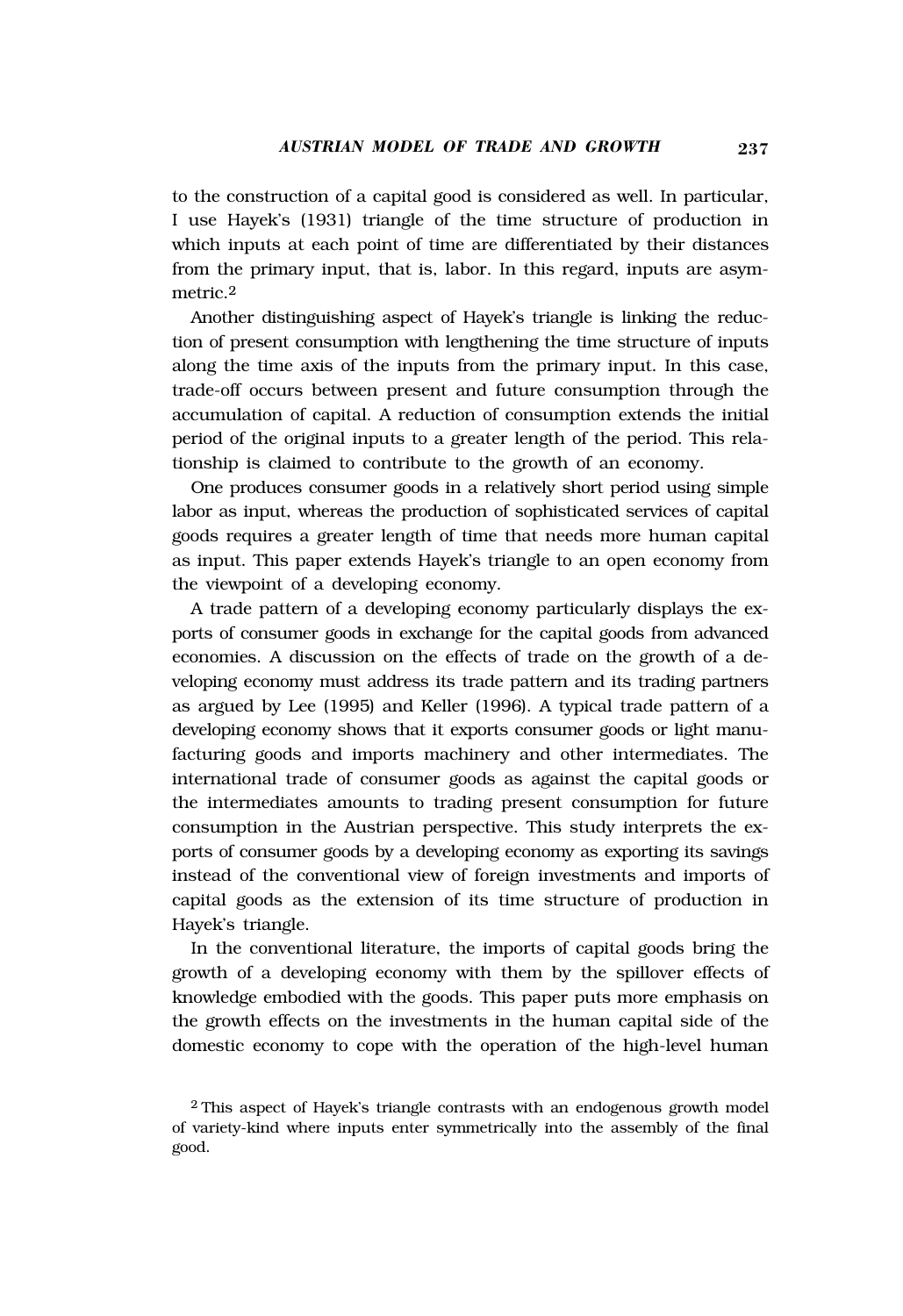capital vintage of imported capital goods.

The capacity of the domestic economy to translate the high vintages of imported capital goods for the domestic production of capital goods depends on the "absorptive capacity" of domestic human capital. The growth performance of developing economies based on domestic human capital is already cited in Parente and Prescott's (1994) "barrier of an adoption to a new technique." "Absorptive capacity" is the inverse of the size of the barrier of an adoption of a new technique. Nelson and Phelps (1966) suggest that one of the determinants for the diffusion of technical progress is a different education level of human capital. Analogously, the presumption is that a human capital vintage gap between two trading economies explains the "absorptive capacity" of the domestic economy.

Consistent with the time horizon of the production of capital goods are the overlapped generations of their age cohorts. The life period of a capital good from its construction to its truncation should match that of an individual's life period. An individual family unit leaves bequests for the next generation. The more altruistic is the individual family unit, the greater amount of savings is available to the economy for the succeeding generation. This idea indicates that altruism proxies for the time preference rate of an individual family unit, and thus, a low timepreference rate economy is more altruistic toward forthcoming generations. The present model shows that a more altruistic economy, that is, a low time preference rate economy has a comparative advantage in a more time intensive (equivalently, human capital intensive) capital good and exports it to a high time preference rate economy, importing a less time intensive capital good.

Section II presents the model of the paper in which time is required for the production of a capital good. Specifically, this section discusses investment in time for the roundabout production period using simple labor. Section III describes a closed economy equilibrium of the model. Section IV focuses on the development of a basic trade model in light of the overlapping generations model and discusses a direction of the international trade of a capital good between an advanced and a developing country. Section V concludes the paper.

### **II. Model**

Labor is a scarce primary factor of production. No change in the endowment of labor occurs given that death rate is offset by birth rate.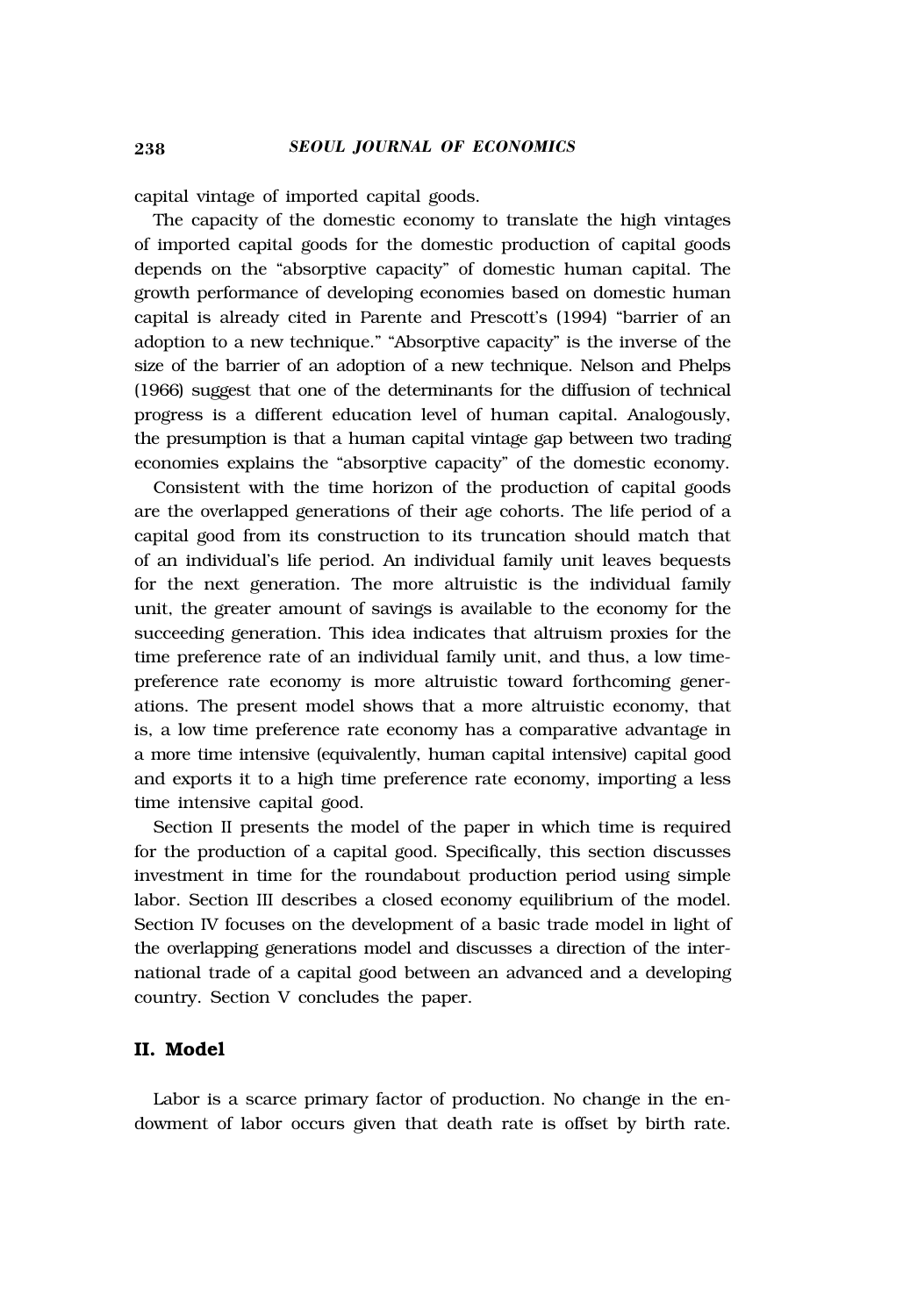Every individual is given an expected life period *T*. Hence, the *T* number of generations overlaps at each period  $\tau$ . The total endowment of labor in an economy is *TL*.

An individual acquires knowledge during early life period *v*. Individual productivity improves after the acquisition of knowledge and becomes human capital of vintage *v*. Productivity improves by a factor of  $v > 1$ . The individual then spends the rest of life  $(T-v)$  by providing services in association with the corresponding vintage of the capital good. A capital good producer manufactures a capital good of vintage *v* by embodying the knowledge acquired by an individual on freely given natural resources. This process captures the Austrian concept of a roundabout period of production in considering time period  $\nu$  for the construction of a capital good. Considering that a capital good provides services in conjunction with the corresponding incumbent human capital, service-life is also limited by utilization period  $(T-v)$ . A division of the time-horizon into the construction period and into the utilization period is inspired by Hicks's *Capital and Time* (1973).

Assume two capital goods, 1 and 2, are in the economy. The technology of production of each the capital good differs by the importance of human capital in the process. A relatively more human capital-intensive sector is more roundabout in the sense that production requires a longer period until the completion of the construction of a unit of a capital good.3

Capital good *i* provides services throughout its utilization period. Equation (1) indicates the amount of services provided by capital good *i* of vintage  $v_i$  during the utilization period of  $\tau \in (T-v_i)$ . This relationship is denoted by  $Y_{v_i}(\tau)$  in a Cobb-Douglas form:

$$
Y_{\nu_i}(\tau) = A(t)K_{\nu_i}^{1-\alpha_i}(\tau)H_{\nu_i}^{\alpha_i}(\tau);
$$
  
\n $i = 1, 2;$   
\n $\tau \in (0, T - \nu_i)$   
\n $A(t) > 1.$  (1)

Variable  $H_{\nu_i}$  refers to the amount of labor  $L_i$  employed for sector *i* in efficiency units:  $H_{v_i} = v_i L_i$ . Equation (1) is rewritten in a per capita form

<sup>3</sup> In this study, I use interchangeably "the roundabout period of production" and "the construction period." Two aspects in the production of a capital good are the labor acquisition of knowledge by the roundabout mode of production, and the construction of a physical unit of capital. A roundabout mode of production suggests the improvement of labor productivity. In this regard, a technique that is more roundabout is human capital intensive.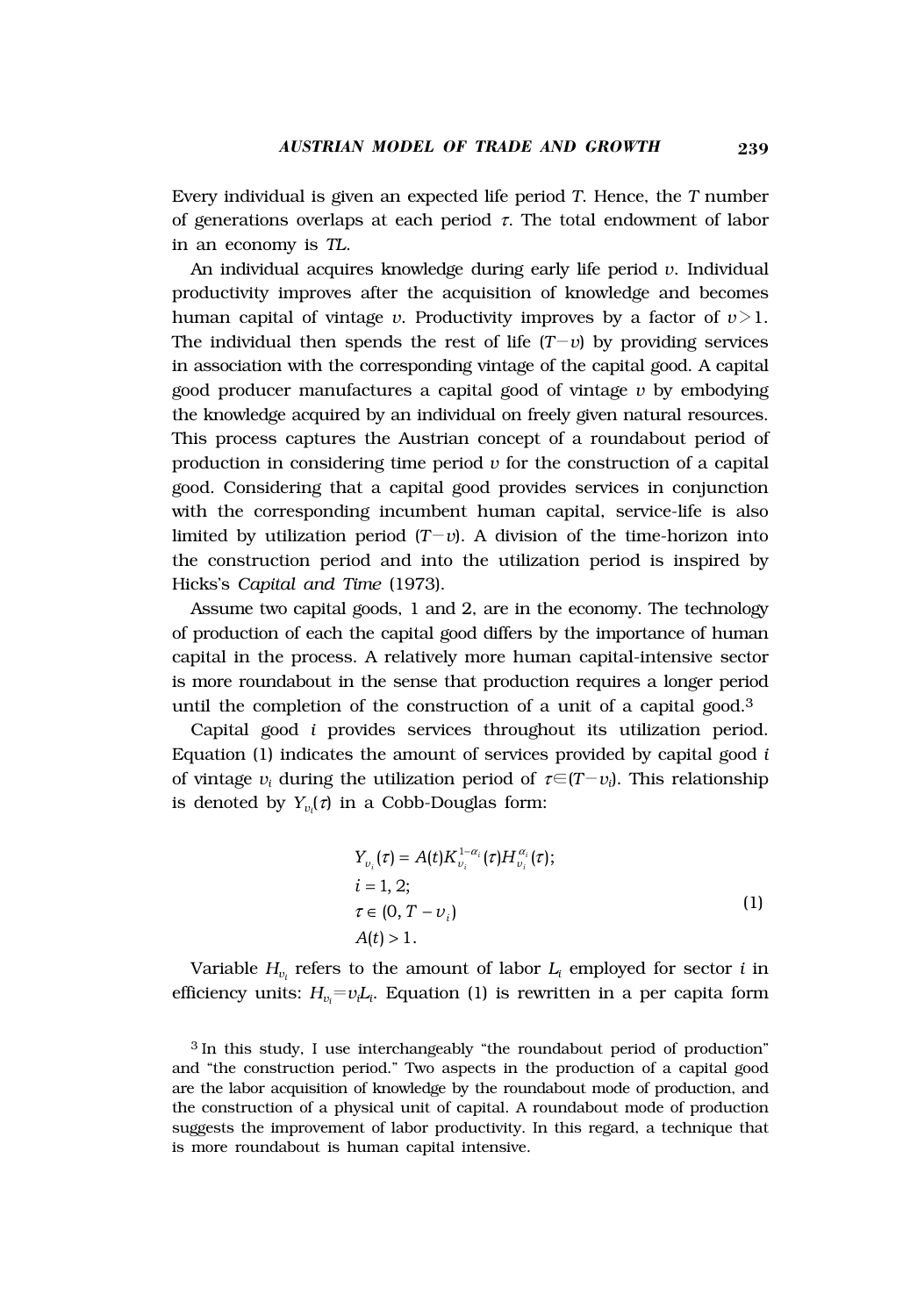of the production:

$$
y_{\nu_i}(\tau) = A(t) (k_{\nu_i} \nu_i)^{\alpha_i}
$$
  
=  $A(t) (\nu_i)^{\alpha_i}$ ,

where  $k_{v_i}$  refers to the per capita capital stock defined as  $k_{v_i} \equiv K_{v_i}/L_{v_i}$ . One unit of labor complements one unit of a capital good  $k_{v_i} \equiv 1$ , and the first row of the per capita production function reduces to the form of the second row.

The greater importance of human capital for capital good 1 sector is represented by the larger exponent  $\alpha$  on the roundabout production period:  $\alpha_1 > \alpha_2$ . This representation is related to the following passage from Hayek (1941, p. 270):

"Yet it is the changes which are connected with this "heightening" or "deepening" of capital in which the special characteristics of a growth of capital are best seen, and for this reason this assumption actually helps to bring out an important point."

The time-intensive capital good of the present model can be interpreted as more "deepened" or a more "heightened" one in Hayek's terms.4

Coefficient *A*(*t*) represents the expected productivity level of an economy for cohort *t*. The assumption is that the coefficient grows at the rate of the roundabout production period of the overall economy denoted by *v* multiplied by constant  $\lambda$  over the period from  $t$  to  $t+T$ .

$$
\frac{A(t+T)-A(t)}{A(t)}=e^{\lambda\nu T};
$$
  
0<\lambda<\infty.

In its extreme, the importance of human capital is nil such that the roundabout period becomes zero. Then,  $A(t+T)-A(t)=0$  and the growth

<sup>4</sup> A later discussion will indicate that the increase of the roundabout production period related to the importance of human capital is primary for the explanation of the growth of the present model. In other words, Crusoe spending one more of a week for producing his net is more productive than having another Friday for catching fish. This analogy is comparable to the discussion of economic growth in terms of "intensive growth" or "extensive growth" in the economics profession.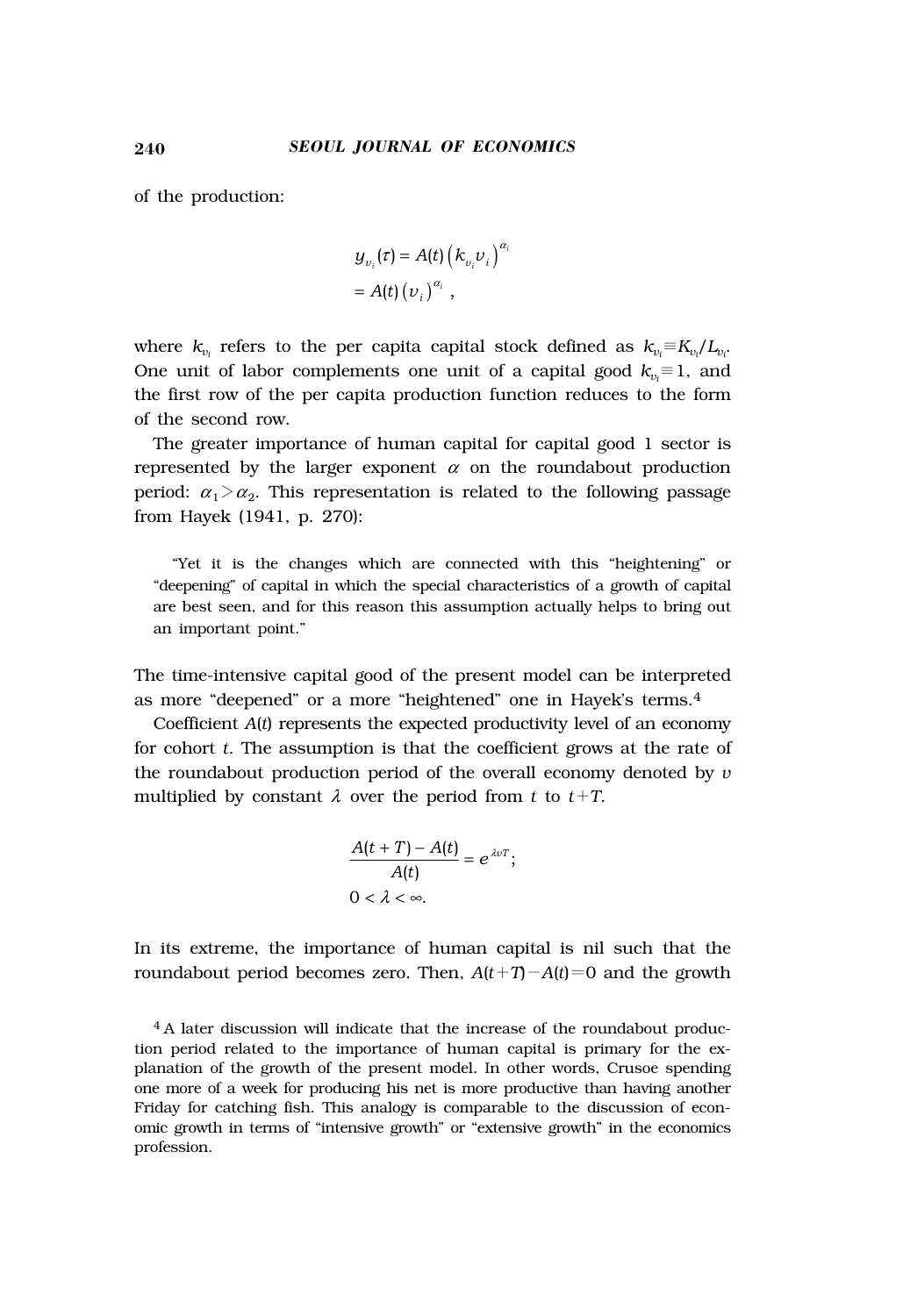rate is zero. The amount of output is a given constant in the amount of *A*(0). No capital goods are produced in the economy, and the goods produced are considered consumer goods. In terms of the Hayek triangle, the distance of the intermediates from the primary factor is near zero.

#### *A. Capital good producer's investment decision*

A capital good producer has been given time period *T*. The producer decides on the process of dividing the given time period *T* between the construction period of capital good  $v$  and the utilization period for the accruals of rentals in the remaining period of  $(T-v)$ . For the construction of the capital good, the producer of the capital good employs labor. The wage rate the producer pays for a unit of labor is the amount of  $w_0$  in terms of the rental units provided by the associated capital good. The following expression is producer *i*'s present value function of the investment on a unit of labor in this decision problem at the initial period of 0:

$$
\max_{v_i} \phi_i(v_i; 0, r, T) = -w_{0i} \int_0^{v_i} e^{-r_i s} ds + (A(0) - 1) \int_{v_i}^T v_i^{\alpha_i} e^{-r_i s} ds;
$$
  
*i* = 1, 2.

The present value function is evaluated by the interest rate in terms of the rentals of the capital good. The rental of the capital good *i* is denoted by *pi* . The interest rate applied to the present value function of capital good  $r_i$  is obtained by dividing the interest rate prevailing over economy  $r$  by rental price  $p_i$ . This specification of the present value function suggests that the producer's subjective present value function varies with the rentals of the capital good, although the objective market rate of the interest remains constant.

A lengthening of the construction period of capital good *i* implies the increase in the roundabout production period in Austrian terms. Wage rate  $w_{0_i}$  in terms of its service units increases by lengthening the roundabout production period of capital good *i*. The value increases by the rate of  $v_i^{\alpha}$ . A unit of raw labor of sector *i* becomes a human capital of vintage *vi* after the construction of capital good *i*.5 Capital good producer *i* earns profits from the externality generated by the overall increase in

 $5$  In the increase in labor productivity, neither education nor learning-by-doing is involved. Knowledge given in nature is acquired by raw labor simply by lengthening the production period.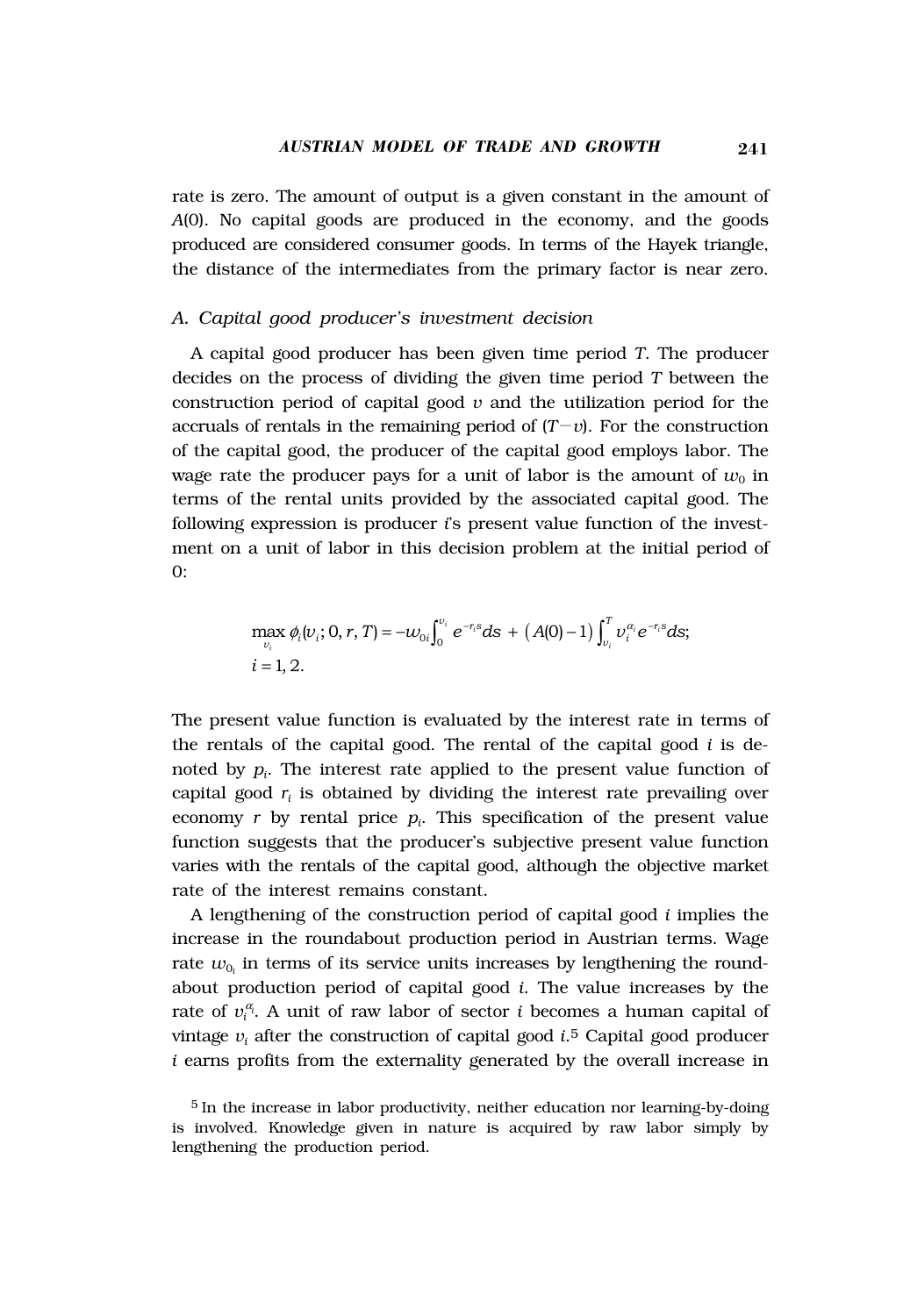the roundabout production period represented by the term  $(A(0)-1)$  in the bracket of the last term.6 Finally, producer *i* employs the amount of labor  $L_i$  to meet the demand for rentals  $i$  in the market.

The first-order condition is as follows.

$$
\varphi_i(\nu_i, r, T) = -\omega_{0i} a_i - (A(0) - 1) \nu_i^{\alpha_i} + (A(0) - 1) \alpha_i \nu_i^{\alpha_i - 1} \left( \frac{1 - e^{-r(T - \nu_i)}}{r} \right) = 0
$$
\n
$$
i = 1, 2.
$$
\n(2)

The first-order condition is obtained by differentiating the present value function  $\phi_i(\cdot)$  with respect to  $v_i$ , and then multiplying it by the term  $e^{rv_i}$ . This step suggests that first-order condition  $\varphi_i(\cdot)$  is applied to the point of the end of the construction of capital good *vi* .

The first two terms with the minus signs indicate the marginal costs of lengthening of the construction period, whereas the last term with the plus sign is its marginal benefits. Lengthening the construction period by a unit bears capital good producer *i* the wage rate in terms of the own units of its services of  $w_{oi}$ . A deferment of the utilization of the capital good incurs to the capital good producer the costs of  $(A(0)-1)v_i^{\alpha_i}$ . A unit increase of time raises the marginal productivity of labor by the amount of  $(A(0)-1)\alpha_i v_i^{\alpha_i-1}$ . Capital good producer *i* earns the income during its utilization period of ( $T-v_i$ ). The capital good producer is on a trade-off between shortening the construction period of the capital good, having its longer servicing periods by lengthening the utilization period, and lengthening the construction period and having more efficient capital good services, although its life period is short. These two marginal effects are balanced by the first-order condition of  $\varphi_i(\cdot)=0$ .

The decision of a capital good producer on the choice of construction period *vi* depends on the given market rate of interest *r* and the technology of production of capital good *i* for a given life period of an individual *T*. The first-order condition of  $\varphi_i(\cdot)$  offers the responsiveness of  $\mathop{\rm construction}$  period  $v_i$  with respect to the change in the rate of interest

<sup>6</sup> In a traditional Austrian example of a tree, externality comes from the benefits of nature in the growing of a tree by sunshine and rain. Similarly, the fermenting of grapes to wine by the lapse of time increases the value of wine. In this paper, the roundabout production period provides the acquisition of knowledge to the incumbent raw labor, and thus, yields externalities to the capital good producer.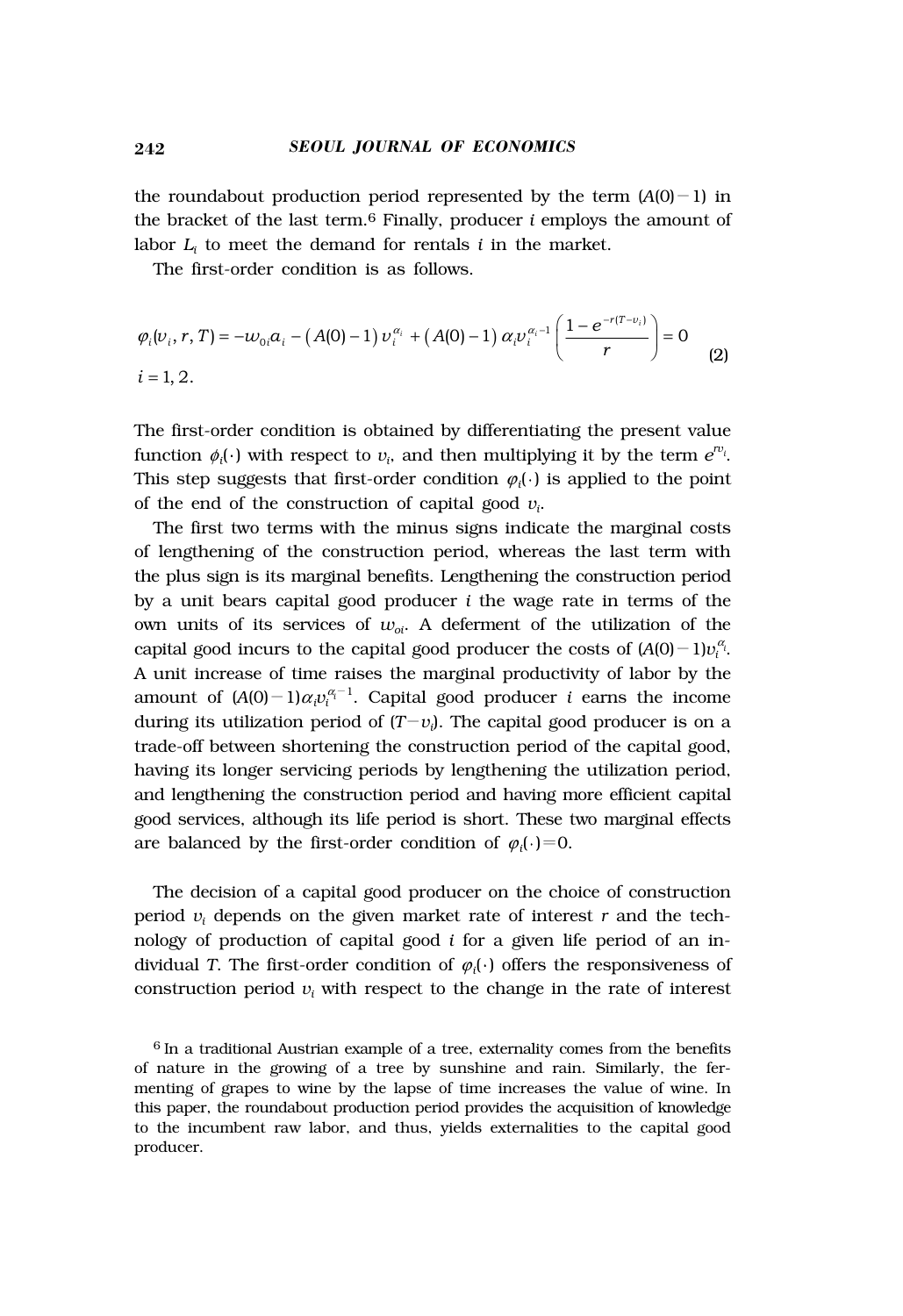

**FIGURE 1** ELASTICITIES OF THE TWO CAPITAL GOODS AT THEIR UTILIZATION PERIODS

*r* in terms of its elasticity defined as  $\eta_i(\cdot)$ :

$$
\eta_i(u_i, \alpha_i; r) = -\left(\frac{r}{v_i} \frac{dv_i}{dr}\right) = -\frac{\left(e^{nu_i} - (1 + ru_i)\right)}{(1 - \alpha_i)\left(e^{nu_i} - 1\right) + rv_i\left(e^{nu_i} + 1\right)}
$$
\n
$$
= -\frac{n(u_i)}{m(u_i)} < 0,
$$
\n(3)

where  $u_i$  refers to the utilization period of a capital good *i*,  $(T - v_i)$ . The elasticity for the production of two capital goods is then compared. In the definition of elasticity, the utilization period of capital good  $i$   $(T-v_i)$ is denoted by  $u_i$ . For convenience of this comparison, numerator of  $\eta_i(u_i)$ is *n*(*ui* ), while the corresponding denominator is *m*(*ui* ). The elasticity of the roundabout period with respect to the rate of interest is the ratio of term *n*(*ui* ) to that of term *m*(*ui* ). Elasticity varies with respect to the utilization period. The elasticity is zero when no more time is left for utilization, while elasticity is highest when the construction of a capital good merely starts. Figure 1 illustrates variability of elasticity with respect to utilization period of a capital good. The vertical axis represents the elasticity of sector *i*, whereas horizontal axis is the utilization period. An examination of the definition of the elasticity indicates that a crossing point  $\hat{u}_i$  on the utilization period that divides the region into elastic and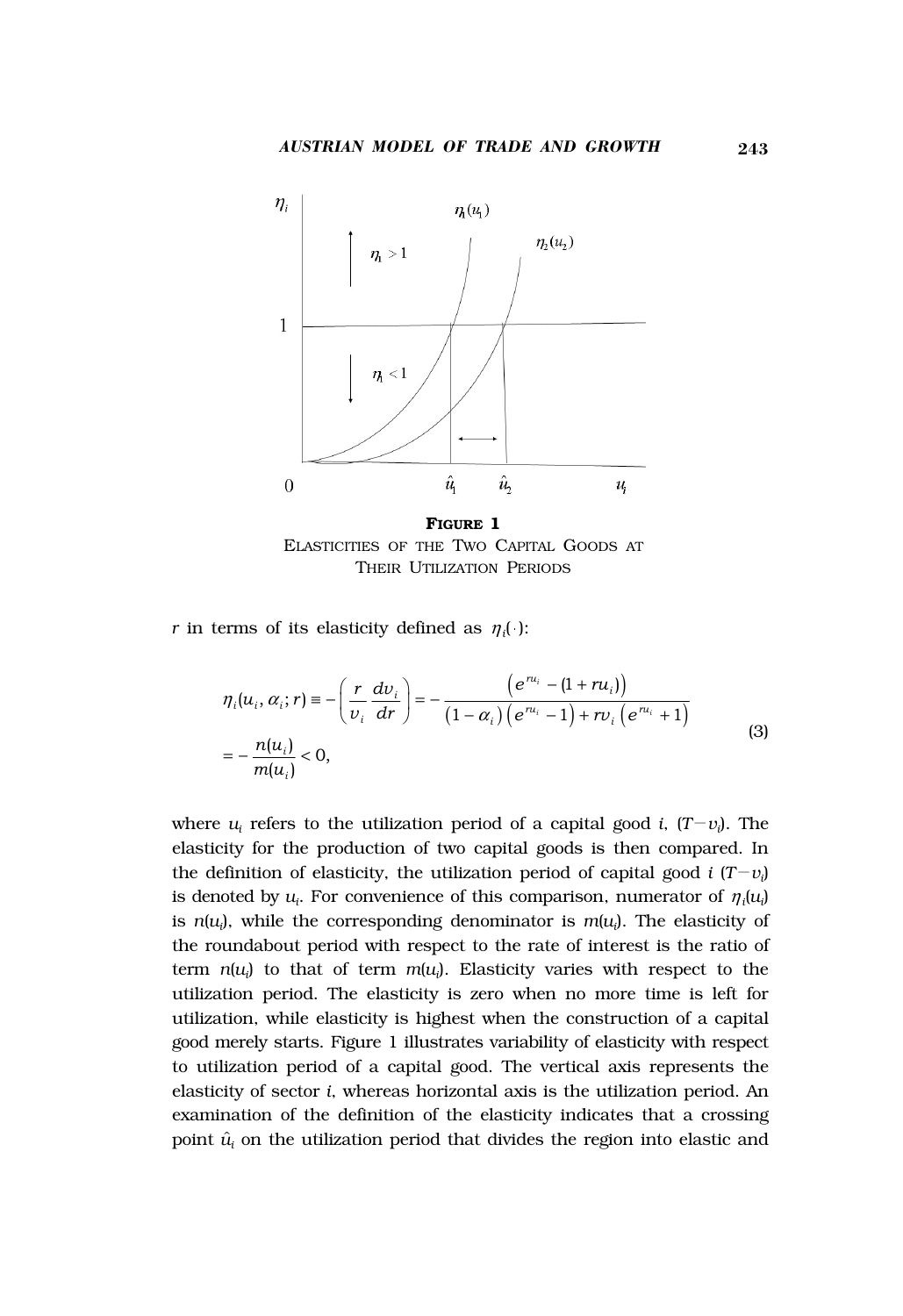inelastic and given by  $e^{-rT} \langle \alpha_i \rangle$ . The greater the importance of human capital, the higher is the rate of interest. The longer time period horizon *T*, the more likely is the critical range of  $\hat{u}$  to divide the elastic and the inelastic regions.

The utilization period region above the critical level of  $\hat{u}_i$  is elastic,  $\eta_i$  $(\cdot)$  > 1, and the area below is inelastic,  $\eta_i(\cdot)$  < 1. The critical utilization period for capital good 1 for which human capital is relatively more important in providing its services is shorter than that for capital good 2, that is,  $\hat{u}_1 \leq \hat{u}_2$ . Hence, the critical roundabout period, which divides the elastic and the inelastic regions, is longer for capital good 1 than that for capital good 2:  $\hat{v}_1 \ge \hat{v}_2$ . In the succeeding parts of the study, the roundabout periods of the two capital goods are restricted to the region between two critical ones:  $\hat{v}_2 \le v \le \hat{v}_1$ .<sup>7</sup>

In this region of two critical roundabout periods, investment for human capital for capital good 1 rapidly decreases relative to that for capital good 2 by the increase in the interest rate. Conversely, the wage rate in the capital good 1 sector falls relatively fast to that on the capital good 2 sector. Consequently, the employment share for the capital good 1 sector falls. Result 1 summarizes the discussion of this section.

**Result 1:** The roundabout period of the capital good 1 sector relative to that of the capital good 2 sector decreases (increases) by the increase (decrease) in the interest rate for the region of the roundabout periods of  $\hat{v}_2 < v < \hat{v}_1$ .

### *B. Shift of labor from low to a high vintage sector*

The movement of labor between two sectors of the capital goods is considered at a given moment of time period  $\tau$ . From this situation arises the adaptation cost in introducing the low vintage of the human capital of sector 2 to the higher level vintage of human capital in sector 1. Adapting the former to the latter requires capital good 1 investments in on-the-job education to ensure the operation of vintage 1 capital good. The cost depends on the gap in the vintages of labor of both sectors. The greater the gap in the vintages of labor between the two sectors,

<sup>7</sup> The restriction of research periods to this critical region recalls in part the 1966 QJE (Quarterly Journal of Economics) symposium on the capital controversy of re-switching debates of techniques. Hagemann and Kurz (1976) point out that re-switching is no longer an exception even in the Austrian capital theory.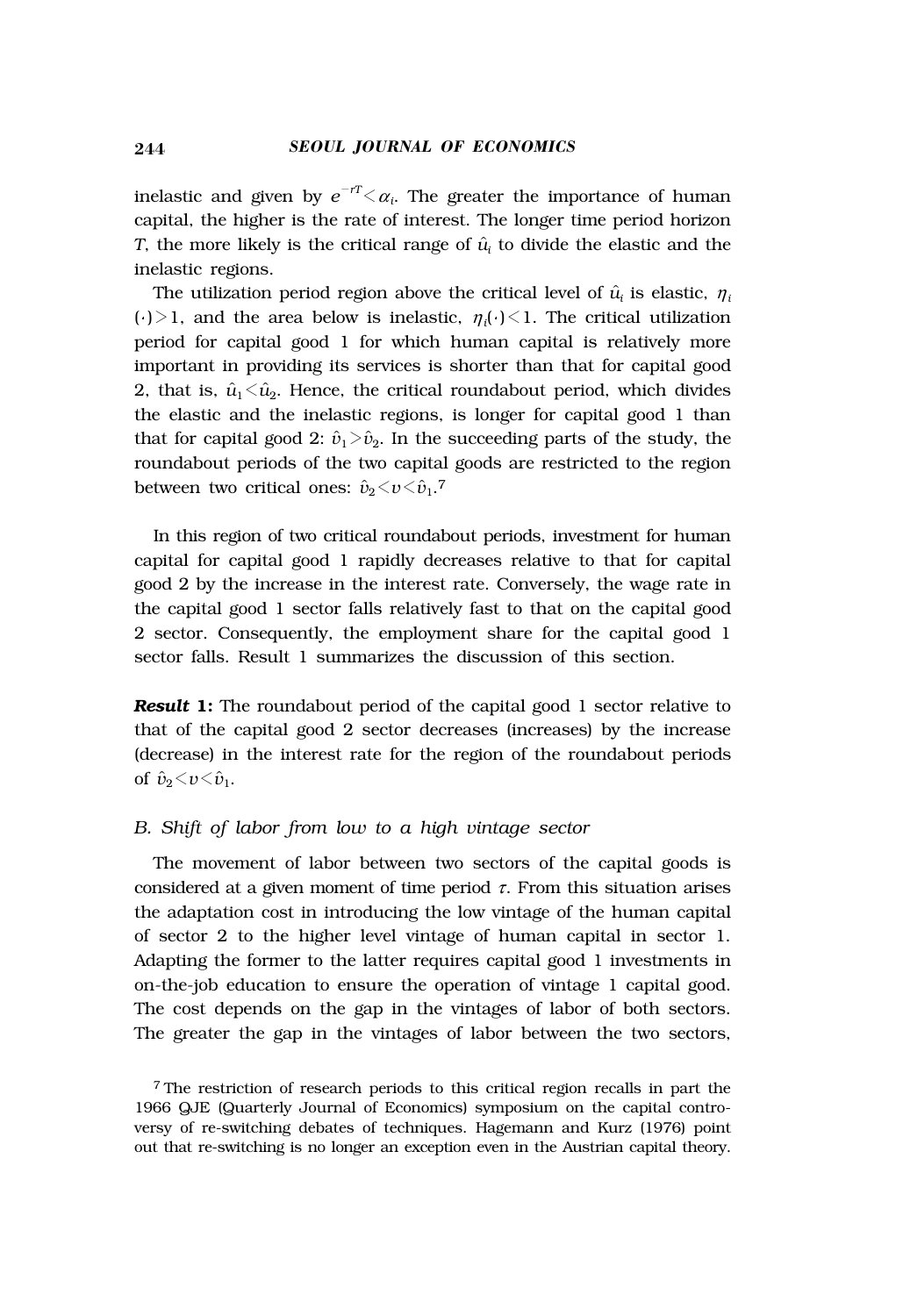the greater would be the cost. This cost side aspect captures Parente and Prescott's (1994) "barriers to technology adoption."8 This cost is measured by the ratio of the human capital vintages of two sectors  $(v_2/v_1)$ , which is inspired by Nelson and Phelps's (1966) human capital measure. The smaller the ratio, the higher will be the adaptation cost for given "barriers to technology adoption." Another factor that could be considered is economic environment, which renders the sector shift of labor either easier or harder than otherwise would be the case. For instance, subsidies to the movement of labor to sector 1 or other economic infrastructure could reduce the learning costs for vintage 1 labor.

Function  $\tilde{\phi}_1(\cdot)$  expresses the producer's profit function of capital good 1 in terms of its own service units at time period  $\tau$  with respect to the employment of labor from the capital good 2 sector. In this expression, the term  $(v_2/v_1)^{1/\varsigma}$  captures the adaptation costs of low human capital vintage 2 to high human capital vintage 1 in terms of productivity. The exponent  $1/\varsigma$  refers to the "barriers to technology adoption" and its inverse  $\zeta$  represents "absorptive capacity" of human capital vintage 2 in the provision of capital good 1 services. The wider the vintage gap and the greater the "barriers to technology adoption," the larger is the adaptation cost of the migration of labor from low vintage sector 2 to high vintage sector 1. The second term on the employment ratio of the two sectors represents the migration costs of low vintage labor to high vintage sector. Exponent  $\gamma$  represents the parameter of the economic infrastructure.

$$
\max_{v_2, L_2} \tilde{\phi}_1(v_2; v_1, \tau) = A(0) \left( \frac{v_2}{v_1} \right)^{1/\varsigma} v_1^{\alpha_1} L_{v_1} - w_{v_1} \left( \frac{L_{v_1}}{L_{v_2}} \right)^{\gamma} L_{v_2}
$$

$$
= w_{v_1} L_{v_1} \left\{ A(0) \left( \frac{v_2}{v_1} \right)^{1/\varsigma} - \left( \frac{L_{v_1}}{L_{v_2}} \right)^{\gamma - 1} \right\},
$$

where  $0 < \zeta < 1; 1 < \gamma < \infty; 0 < \nu_2 < \nu_1$ .

Parameter  $\xi$ , restricted by a positive number with the size smaller than 1, is consistent with its interpretation as "the barriers to technol-

<sup>8</sup> In this study, the parameter "barriers to technology adoption" is treated as a cause for the growth of a developing economy. This assumption is comparable to its role in Parante and Prescott's model as explaining for the relative income distribution of economies over a certain period.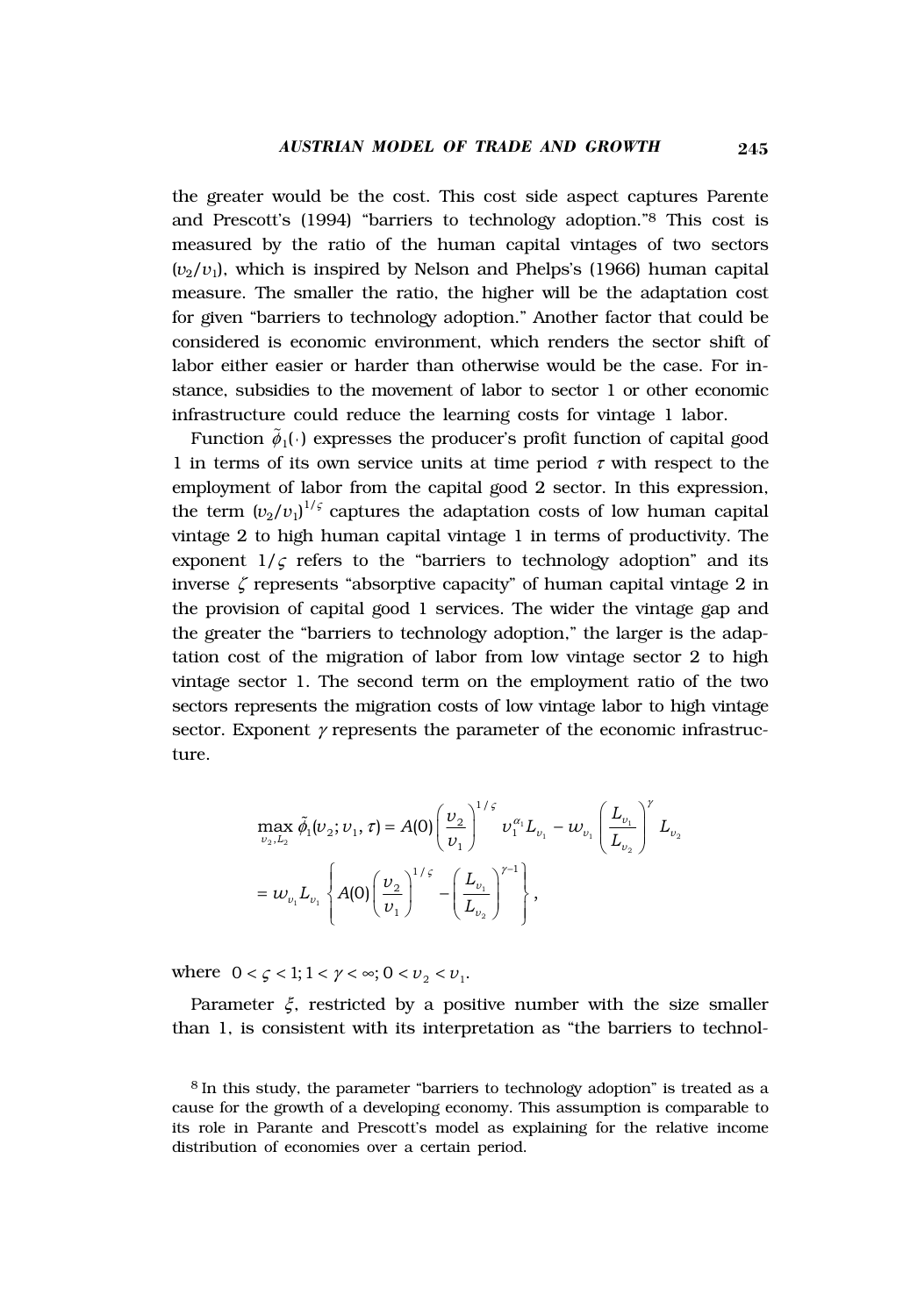ogy adoption." The higher the technology barrier, that is, the higher is  $1/\zeta$ , the less efficient is the operation of low vintage 2 labor in the high vintage capital good 1 sector given that  $0 \le v_2 \le v_1$ . Coefficient  $\gamma$ , being in the range of  $1 \leq \gamma \leq \infty$ , reflects the increasing marginal cost of the supply of low vintage 1 labor to the high vintage 2 sector. The capital good 1 producer makes investment decisions in two respects. The first is the investment for the amount of employment from the low vintage capital 2 sector. This condition ensures the interior solution for labor market equilibrium. The second is investment for adaptation of low vintage 2 labor to high vintage 1. These decisions are the viable ones provided that the profit function of the capital good producer is positive, that is,  $\tilde{\phi}_1(\cdot)$  > 0. Viability condition is expressed as:

$$
A(0) > \frac{\left(L_{\nu_1} / L_{\nu_2}\right)^{\gamma - 1}}{\left(\nu_2 / \nu_1\right)^{1/\varsigma}} = \frac{\left(l_{12}\right)^{\gamma - 1}}{\left(\nu_2 / \nu_1\right)^{1/\varsigma}},
$$
(4)

where the right-hand side of the inequality Equation (4) represents the ratio of the vintage efficiency units of the amount of employment of the capital good 1 sector to those of the amount of employment of the capital good 2 sector denoted by  $l_{12}$  and adjusted by the exponents of  $\gamma$  $-1$  and  $1/\zeta$ . If no differences exist in the labor employed in the two as well as in their vintages, then the ratio reduces to 1. Note that the ratio is equal to the necessary condition for the investment of the capital good 1 producer where no sector shift of labor is considered for profit function of  $\phi_i(\cdot)$ . In this respect, Equation (4) echoes "the catch-up effect" in the economic growth literature in the sense that the more lagged behind is the capital good 1 sector in its employment of labor relative to that of the capital good sector 2, a larger gap is left to be filled by the capital good 1 producer's adaptation investment.

The term on the right-hand side of the inequality rises as the employment of the high vintage capital good 1 sector relative to that of the low vintage capital good 2 sector increases. This process continues until the equality of Equation (4) is ensured. Another interpretation of Equation (4) is that adaptation investment is made for low vintage 2 labor to move from the capital good 1 sector. Result 2 provides a summary.

**Result 2:** On the equilibrium rate of investment is the adaptation investment for low vintage 2 labor to high vintage 1 labor,  $v_2$  is a monotonically increasing function of the ratio of the employment of high vintage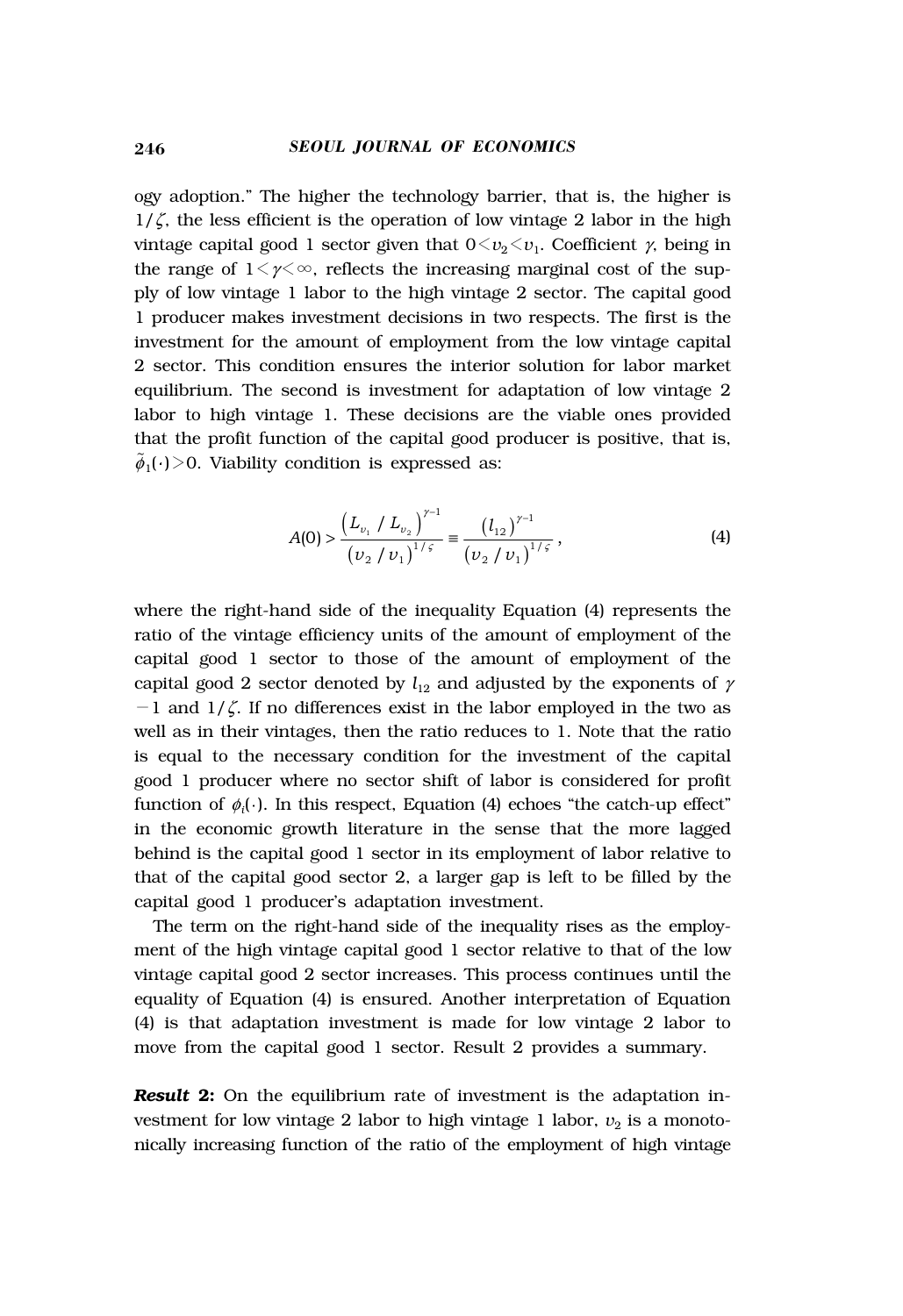labor 1 to that of low vintage labor 2 as denoted by  $l_{12}$ .

Capital good 1 producer would invest as much as its marginal benefits to be greater than the wage rate. The expression of  $(1/\zeta)(v_2/v_1)^{(1-\zeta)/\zeta}v_1^{\alpha_1}$ is the amount of marginal benefit, while the wage rate the producer needs to bear is in the amount of  $v_1^{\alpha_1}$ . The following expression shows the equilibrium condition for adaptation investment:9

$$
\left(\frac{\nu_2}{\nu_1}\right)^{1/\zeta} = \frac{1}{\nu_1} \zeta^{\frac{1}{1-\zeta}}.
$$
 (5)

The first-order condition on profit function with respect to the employment of sector 1,  $L_{v_1}$ , suggests that the following expression is necessary for the employment of vintage 2 labor in the capital good 1 sector:

$$
\left(\frac{\nu_2}{\nu_1}\right)^{1/\zeta} = \frac{\gamma \left(l_{12}(\nu_2)\right)^{\gamma - 1}}{A(0)}.
$$
\n(6)

The left side of the above expression is the vintage gap between the two sectors adjusted by "absorptive capacity" exponent ζ. Equations (5) and (6) yield the relationship between the "barriers to technology adoption" and the ratio of the employment of labor of the capital good 1 sector to that of the capital good 2 sector. Equation (7) expresses the relationship:

$$
\zeta^{\frac{1}{1-\zeta}} = \frac{\gamma (l_{12}(v_2))^{\gamma - 1} v_1}{A(0)}.
$$
\n(7)

The left-hand side of Equation (7) is a monotonically increasing function of  $\zeta$ ; thus, the ratio of the employment of the capital good 1 sector to that of the capital good sector 2 monotonically increases with the decrease in "barriers to technology adoption" for the given parameters of  $\gamma$ ,  $A(0)$  and for the given vintage  $v_1$  of capital good 1. Hence, Result 2 with Equation (7) suggests Result 3.

<sup>9</sup>The term "adaptation investment" is suggested by one of the referees.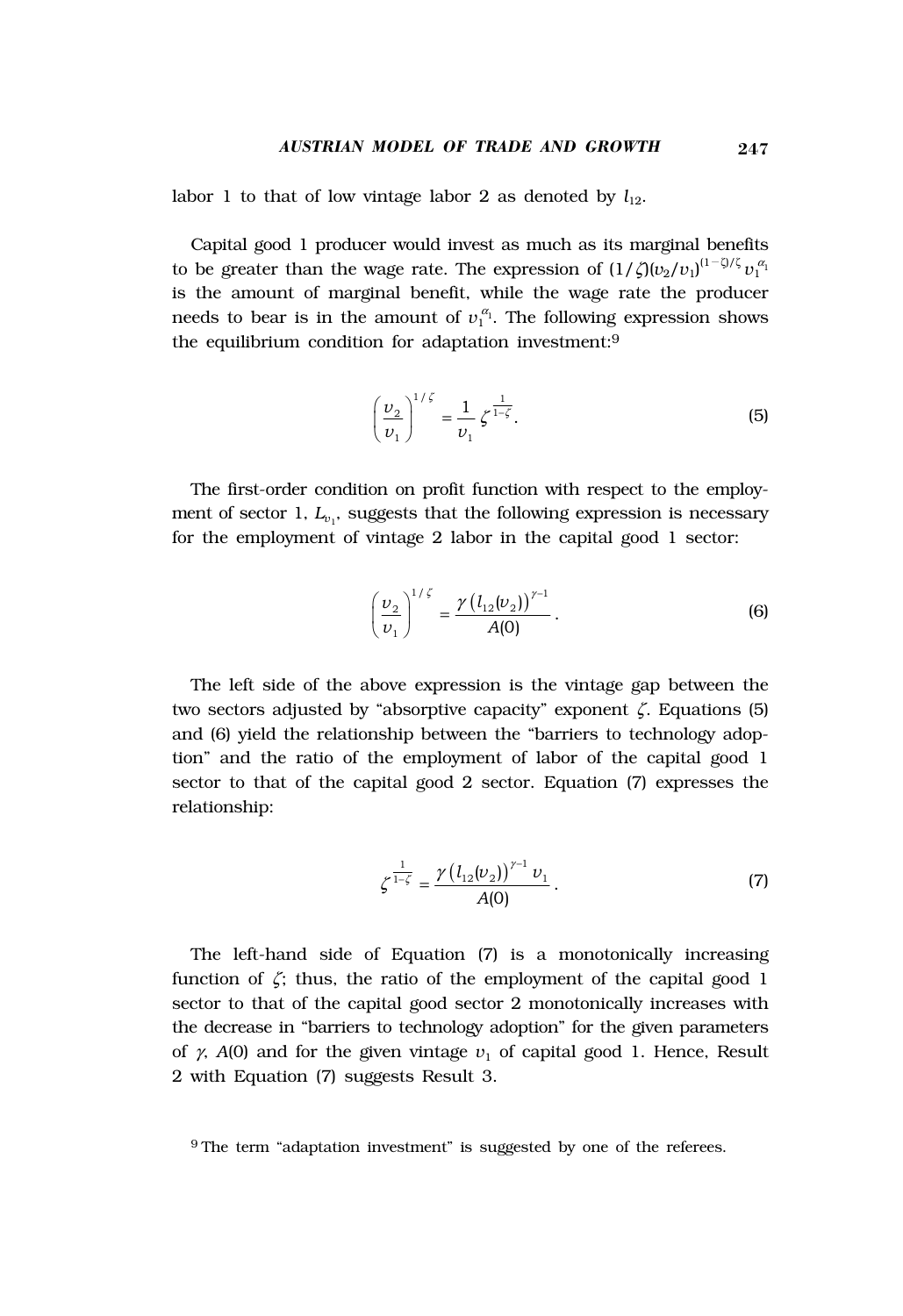*Result* **3:** The lower the "barriers to technology adoption," the higher is the "adaptation investment" for low vintage 2 labor in the high vintage capital good 1 sector.

I will explain the implication of the Result 3 in the context of the open economy later on. It suggests that for a developing economy with a low "barriers to technology adoption" trade contributes to her growth through the increase of the "adaptation investment." Before discussing the effects of trade on the growth of the economy, the issue of whether a closed economy equilibrium exists in the proposed economy is examined.

Consider the rental market in the short term of a given time period of <sup>τ</sup>∈mi*<sup>i</sup>* n[*T*-*vi* ]. The rental market is established after the construction of goods 1 and 2 is completed. Hence, the construction periods of the two capital goods are given in the market. Figure 2 illustrates the market equilibrium. The vertical axis is the price ratio of rental 1 to that of rental 2.10 The horizontal axis is the relative employment for capital good 1 to that of capital good 2. The relative supply of rentals of capital good 1 to those of capital good 2 in terms of  $l_{12}$  is a monotonically increasing function. The line is drawn as an upward sloping *aS* curve, which is the short-run supply schedule in the sense that the construction periods of the capital goods are given by their ratio of  $(v_1/v_2)$ . Market disequilibrium is adjusted in the short run in term of the utilization periods of the two capital goods. Together with a downward sloping relative demand for the rentals depicted as the *DD* curve, the relative supply schedule determines its equilibrium price. The equilibrium price and the relative employment at point  $a$  are respectively denoted by  $p^0$  and  $l_{12}^0$  in Figure 2.

Suppose the demand increases for the rentals of capital good 1. This situation is indicated by the rightward shift of the demand for the rentals from curve *DD* to curve *D*'*D*' in Figure 2. The immediate response in the market is the rise of relative rentals to point  $p^1$  as indicated by point  $b$ . With an increase in relative demand for rental 1, the wage rate in terms of its rental units rises in sector 1. Labor moves from sector 2 to sector 1 and continues along the *D*'*D*' curve until the equilibrium is reached at point *c*. The movement of labor of sector 2 to sector 1 is limited by the "absorption capacity" of labor in the vintage 1 technique of capital

<sup>10</sup> Hereafter, the relative service prices of capital good 1 and capital good 2 are referred to as rental 1 and rental 2, respectively.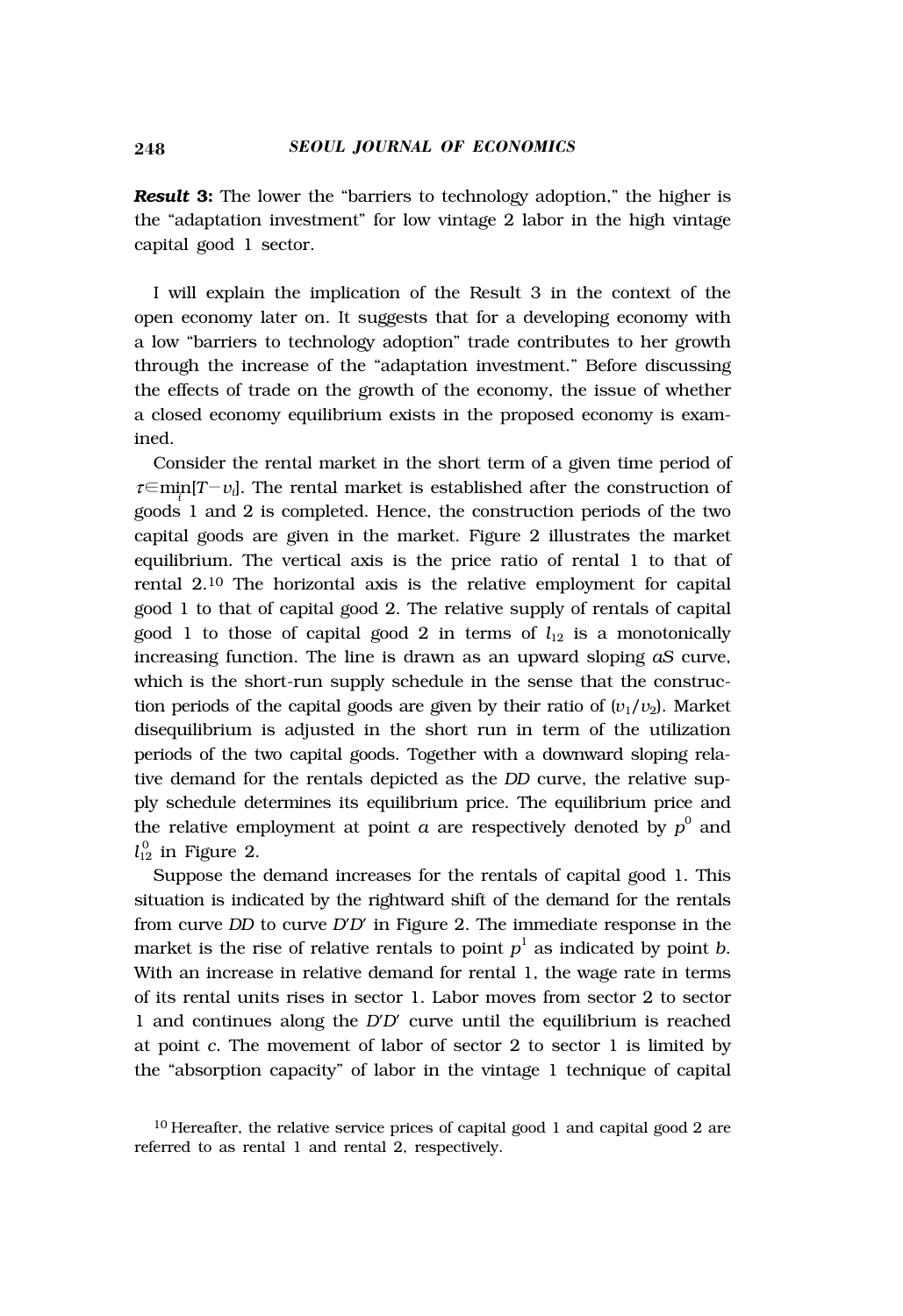

RENTAL MARKET IN THE SHORT RUN

good 1. Result 3 suggests that higher capacity results in a more elastic supply schedule as indicated by dotted line *aS*' in Figure 2. The low migration cost adds to make the supply schedule more elastic. In the more elastic case, the movement of labor continues until it reaches equilibrium at point *d*. The equilibrium in the increase of the relative demand for rental 1 reaches point  $l'_{12}$ , which corresponds to the relative price *p*' at point *d*. All of these adjustments occur during the short run period of  $(T-v_1)$ .

#### *C. Austrian interpretation of market adjustment*

A downward shift of the relative demand for the rental services of capital good 1 in the reverse direction indicates that the process of capital good 1 production that has already started needs to stop. In this situation, the sunk costs on the investments have been already committed for the production of capital good 1. Discussion on sunk costs in the Austrian approach goes further from the neo-classical one. The rise of sunk costs in the present model varies according to the point of the time at which the unexpected fall of the relative rental price of capital good 1 is realized by the producer.

At the initial investment commitment period of time 0, the prospective income stream of the producer of capital good 1 is zero:  $\phi_1(v_1; 0, r, T)$ = 0.<sup>11</sup> The unexpected fall of the price at period  $\tau > 0$  may turn producer 1's prospective income streams negative, that is,  $\phi_1(v_1; 0, r(\tau), T) \le 0$ , due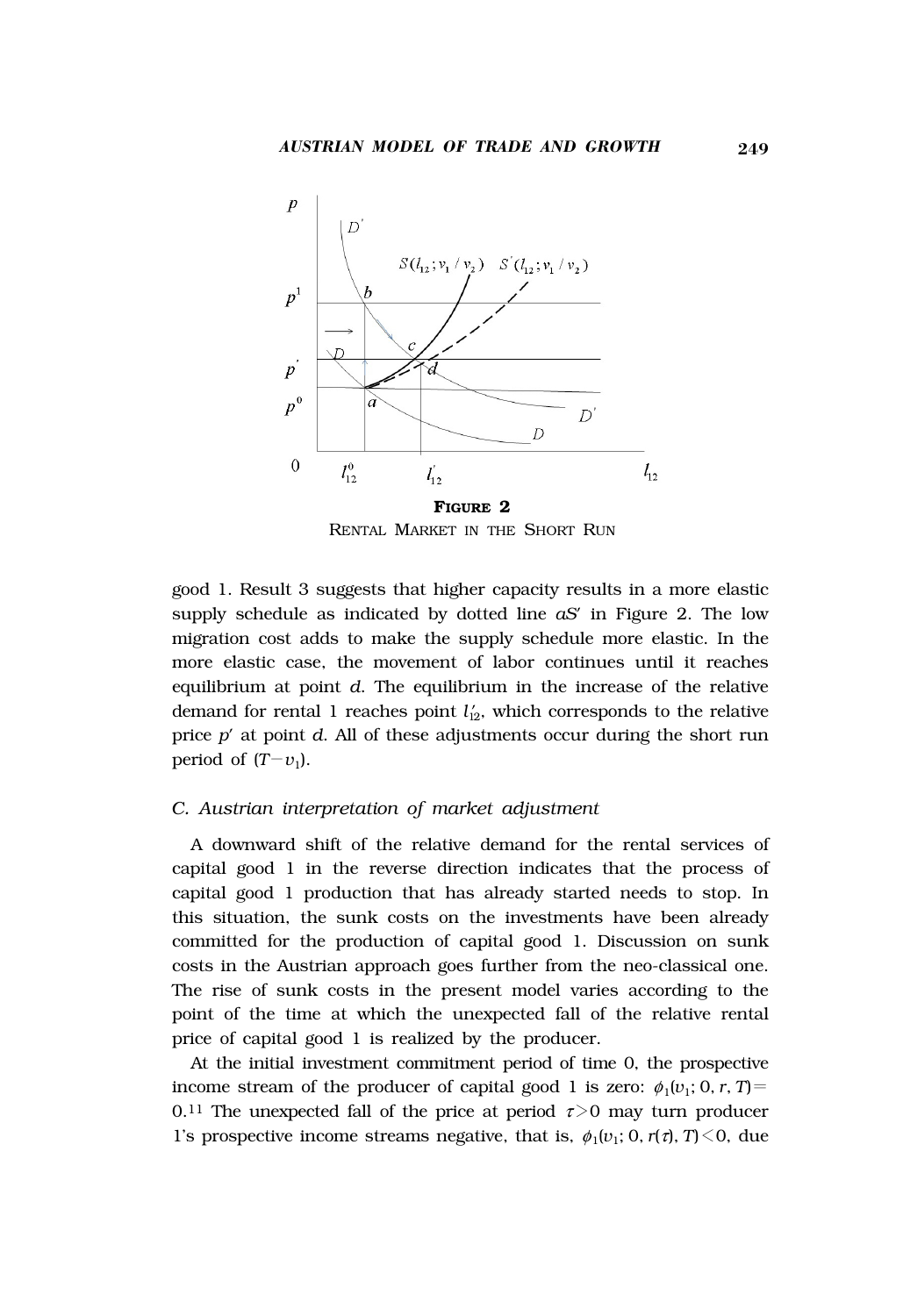to the interest rate increase at time period  $\tau$  denoted by  $r(\tau)$  in terms of its service units.

Realizing the unexpected losses at the time period of  $\tau$  in the income stream, producer 1 would reevaluate the present value function of the initial period as of the time period of  $\tau$ . This value becomes negative with the interest rate increase, that is,  $\phi_1(v_1; 0, r(\tau), T) \leq 0$ . In view of Equation (3), one approach for producer 1 to adjust to the fall of the income stream would be to shorten the roundabout investment period from the initial plan to period  $v_1$  to  $v_1^s$ :  $v_1^s$   $\lt v_1$ . In other words, producer 1 restores the prospective income stream to zero, that is,  $\phi_1(v_1^s; \tau, r(\tau), T)$  $=0$ , by shortening the construction period. This outcome is consistent with the interest rate higher than the one initially foreseen.

Time  $\tau$  may occur either before completing the construction of capital good 1 or during its utilization period. In the former case, the capital good 1 producer may avoid the losses by stopping production before the reach of the period  $v_1$ . The shortening of the construction period implies lengthening of utilization period. This decision increases the supply of rental services of the capital good 1, being compatible with the unexpected fall of the price.

In the case when producer 1 realizes the unexpected fall of its rental during the utilization period, capital losses (sunk costs in neo-classical terms) are unavoidable. In the present model, this case is represented by:

$$
\int\limits_{v_1^s}^{v_1}w_{01}e^{rs}ds.
$$

An alternative way of producer 1's adjustment of this unforeseen circumstance would be to change his/her consumption plan to sustain the previous level of the consumption stream. To recuperate losses, producer 1 would need to increase savings. For the unexpected loss, Hayek in *Pure Theory of Capital* (1941, p. 308 footnote) states:

"In the case of "windfall losses" it would, of course, often be possible gradually to recuperate the value of the capital originally invested. In order to do this the owner of the capital would have to decide, after the unfavorable change had occurred, to make the same allowance for depreciation as before

<sup>11</sup> In what follows, the producer of capital good 1 is simply referred as producer 1, and that of capital good 2 as producer 2.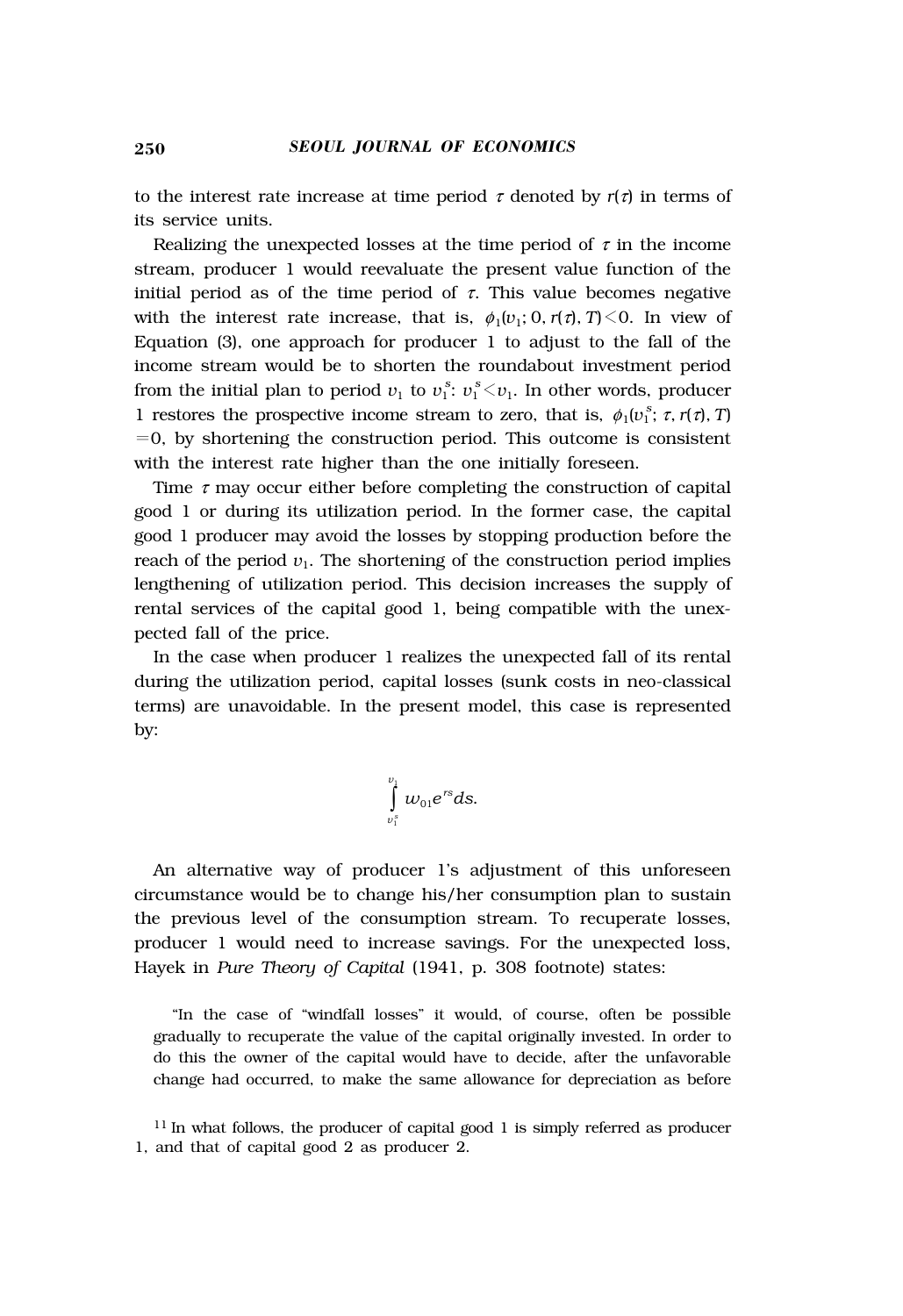and to reduce current consumption by the full amount of the loss. But this could hardly be discussed as "maintaining capital intact." It would mean that the owner would have to reduce consumption for a period below the level at which it could be permanently kept, in order to raise it later above that level."

In Figure 2 a "capital gains" accrues to the capital good producer 1 by the rise of its relative rental service price, while on the capital good producer 2 falls the "capital losses." The construction period of the capital good 1 is lengthened and that of the capital good 2 is shortened. This is on the part of the demand for the investment due to the change of the rental service prices. How do the savings in the economy respond to the change in the rental prices? Considering that the "capital gains" of the capital good 1 producer be used for financing the lengthening of its construction period, it depends on the extent to which the capital good 2 producer would reduce consumption to recuperate his/her income losses. The greater is the amount of the reduction of consumption on the part of the capital good 2 producer, the lower becomes the rate of interest in the financial market. This would further contribute to the increase of the construction period of the capital good 1 to that of the capital good 2. As a result, the supply schedule *aS* in Figure 2 shifts to the rightward direction in the long run. Note that the supply curve of Figure 2 is drawn for a given construction periods of the two capital goods.

#### *D. Average roundabout production period of the economy*

This section discusses financial market equilibrium with respect to the average roundabout period of the economy. We define the average roundabout production period of an economy as the weighted average of the roundabout periods of the two sectors, the weight being the employment share of the labor of the sector. The average roundabout period *v* is in expression (8):

$$
\nu(r) = l_1(r)\nu_1(r) + l_2(r)\nu_2(r)
$$
  
=  $l_1(r)\nu_1(r) + (1 - l_1(r))\nu_2(r)$   
=  $l_1(r) (\nu_1(r) - \nu_2(r)) + \nu_2(r)$ , (8)

where *li* ( ) is an employment share of an *i*-sector, *Li* /*L*. The relative wage rate of the two sectors explains the relative employment of the two. An individual worker selects a sector for which the wage rate is high. In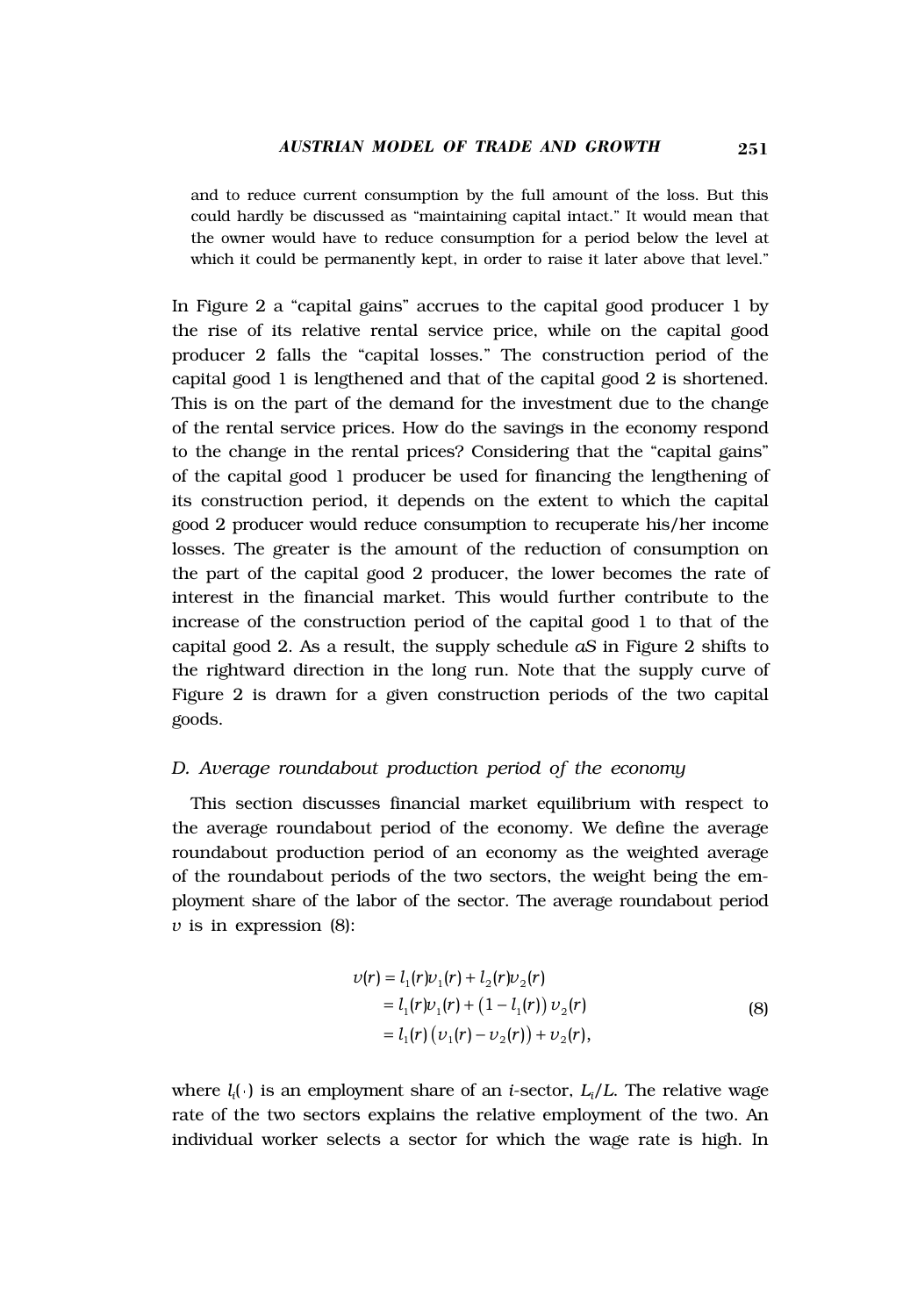the present Austrian model, the relative wage rate is determined by the relative roundabout periods of the two sectors. The roundabout period of each sector decreases according to the interest rate increase in equation (3). Result 1 indicates that the relative roundabout period of capital good 1 decreases relatively greater than that of capital good 2. Hence, the relative wage rate for capital good 1 sector falls relatively in a greater amount by the increase in the interest rate. Consequently, the relative employment rate of capital good 1 sector falls compared to that of sector 2. In summary, all of these effects result in a monotonic decrease in the roundabout production period in the economy based on the interest rate increase, that is,  $v'(r) \leq 0$ . This monotonic relationship shows the average roundabout period and the interest rate holds for range  $\hat{v}_2 \langle v \langle \hat{v}_1 \rangle$ . Demand for the roundabout production period or, in other words, demand for the construction of capital goods, can be translated into demand for loanable funds in the financial market. The downward sloping *DD* curve in Figure 3 depicts the demand for the roundabout period of the economy with respect to the interest rate.

#### *E. Dynastic utility function*

Individuals of *t*∈[0, *T*] generations are overlapped, being consistent with the life period of capital goods. Periods for raising children and the education periods for them are abstracted away. We address the working periods of each individual as occurring when an individual arriving at time period *t* participates in the construction of capital goods and reaps his/her earnings working with the associated capital goods during the utilization periods. An individual earns wage rate  $w_t$  and leaves bequests *st* for his/her succeeding generation.

Individuals are divided into two groups. Members of the first group engage in the production of capital good 1, whereas those in the second group engage in the production of capital good 2. A representative individual of each group *i* of cohort *t* maximizes the dynastic utility function  $V(c_{it})$  subject to his/her income constraint:

$$
\max_{c_{it}} V_t(c_{it}) = u(c_{it}) + \theta V_{t+1}(c_{it+1}); 0 < \theta < 1
$$
  
s.t.  

$$
c_{it} \le w_{it} - r_{it} s_{it}
$$
  

$$
i = 1, 2.
$$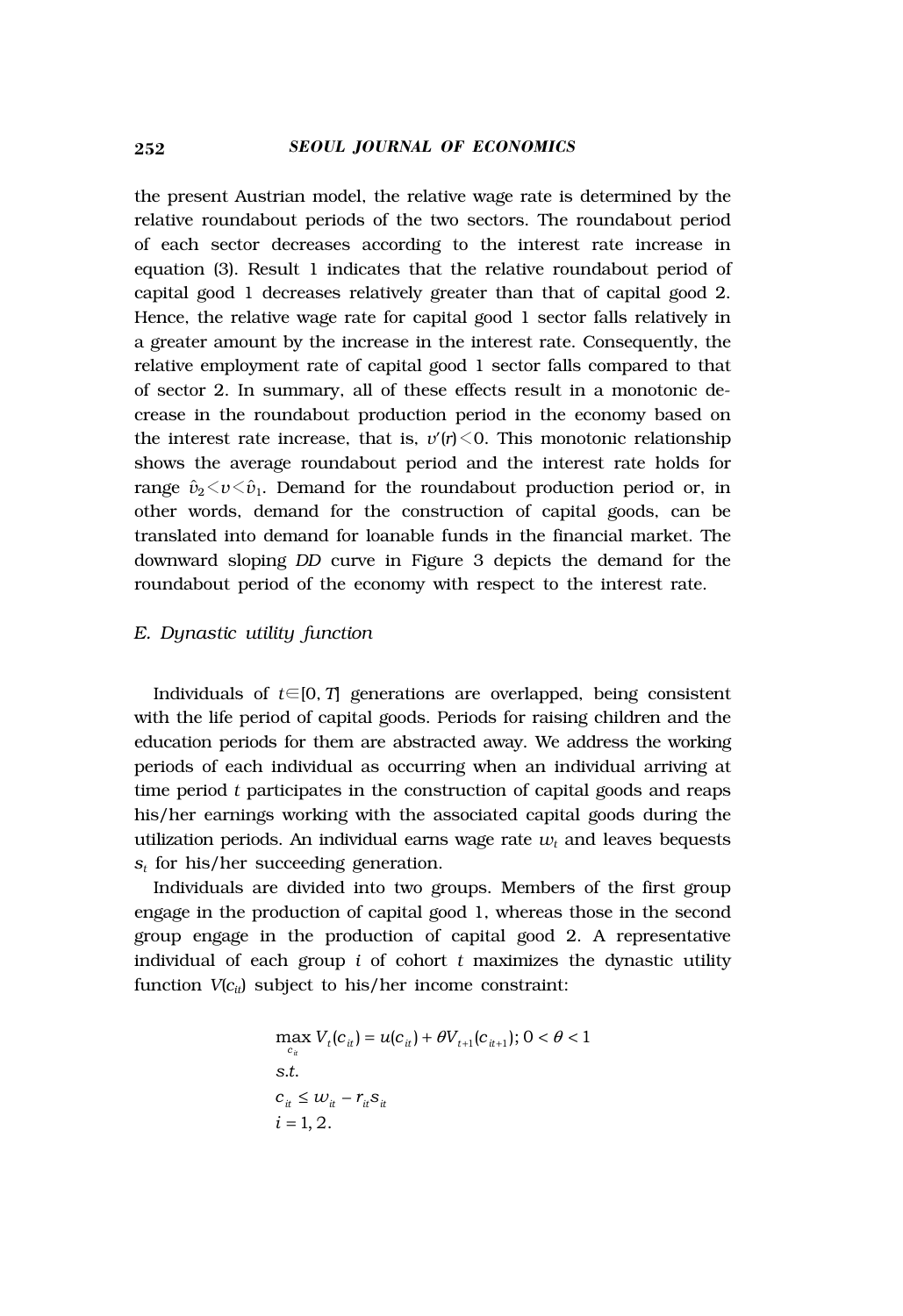Coefficient  $\theta$  represents altruism for the consumption of the next generation, and  $r_{it}$  represents the interest rate in terms of the rental of capital good *i* to a member of group *i* of cohort *t*. Individual *i*'s maximization problem is to select the amount of consumption  $c_{it}$  to maximize his/her dynastic utility function  $V_i(c_{it})$ . The consumption amount of an individual of group *i* for the next cohort  $c_{i(t+1)}$  implies the savings of group *i* of cohort *t*,  $s_{ii}$ . The utility function is of the following form of the log utility:

$$
u(c_{it}) = \log c_{it}.
$$

The first-order condition is:

$$
\frac{S_{it}}{c_{it}} = \theta + r_{it} s;
$$
  
\n
$$
i = 1, 2.
$$
\n(9)

This equation suggests that the more altruistic is the current generation  $t$  to the consumption of the succeeding generation  $t+1$ , the greater is the amount of bequests bestowed on the next generation. In the financial market, the higher the interest rate, the greater is the savings amount of cohort *t*. We consider altruism parameter  $\theta$  as an inverse of the time preference rate  $0 \leq \rho \leq 1$ , that is,  $\theta = 1/(1+\rho)$ . In Equation (9), the decision to save of individual *i* who belongs to cohort *t* depends on the interest rate in terms of rentals  $r_{it}$ . Finally, the savings amount for cohort  $t$  as denoted by  $s_t$  is obtained by multiplying the amount of each individual savings by the size of employment associated with each sector *i*. The equation is as follows.

$$
s_t = T\left(L_{1t}s_{1t} + L_{2t}s_{2t}\right);
$$
  

$$
L_{1t} + L_{2t} = L\forall t.
$$

The savings amount of cohort *t* is a monotonically increasing function of interest rate  $r_t$ . Figure 3 presents the financial market of the economy in the long term for the given rentals of the two capital goods. Its vertical axis is the rate of interest  $r_t$ , whereas the horizontal axis represents the average roundabout period of the economy for the cohort  $t+1$ of the succeeding generation. The greater the amount of bequests left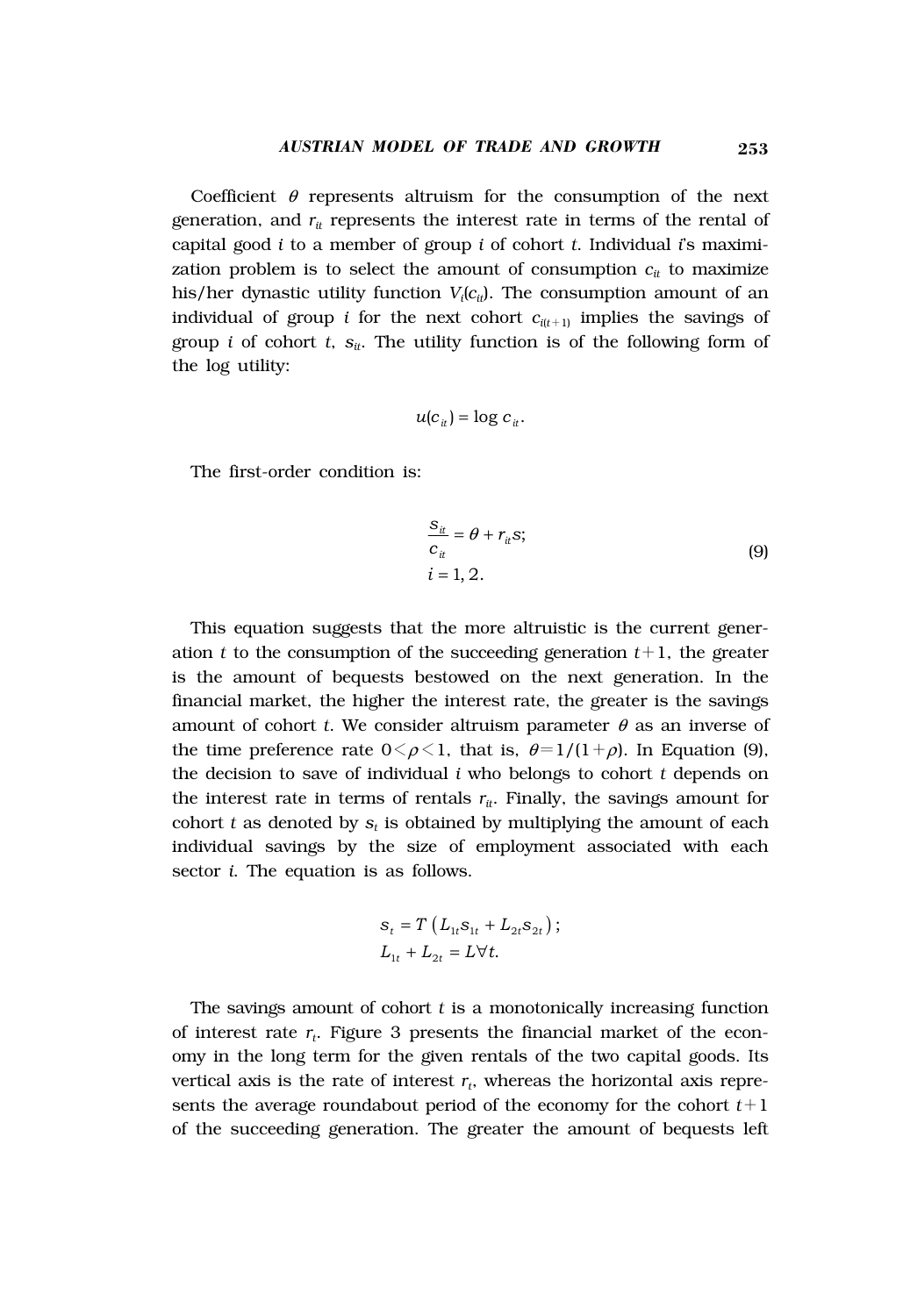

FINANCIAL MARKET IN THE LONG RUN

for the next generation by cohort  $t$ , the greater amount of savings is available for lengthening the roundabout period of the next generation *t*  $+1$ . The supply curve of the savings is drawn as an upward sloping curve  $s_t(r_t; p)$  with respect to  $v_{t+1}$ . For a given interest rate of the previous generation  $r_t$  and for the given relative rentals of two capital goods *p*, the producer of capital good *i* of the current generation  $t+1$ makes an investment decision. This monotonically decreasing function of interest rate  $r_t$  is drawn as a downward slope  $d_t(r_t; p)$  in Figure 3.

A mismatch in cohorts is indicated with respect to the savings decisions of consumers and the investment decisions of producers of capital goods. The saving decision is made by the previous generation, whereas the current generation makes decisions on investments. This mismatch of the cohorts for the demand and the supply in the financial market creates complications as in the cob-web model. The elasticity of demand for investments of the current generation is simply assumed to be greater than that of the supply of savings of the previous one. This assumption ensures the equilibrium over the long run.

Figure 3 shows the interest rate and the average roundabout period of the economy indicated by  $r^e$  and  $v^e$ , respectively, and describes the closed economy equilibrium. The next section discusses the growth effects of trade with respect to its influence on the domestic financial market in the Austrian viewpoint.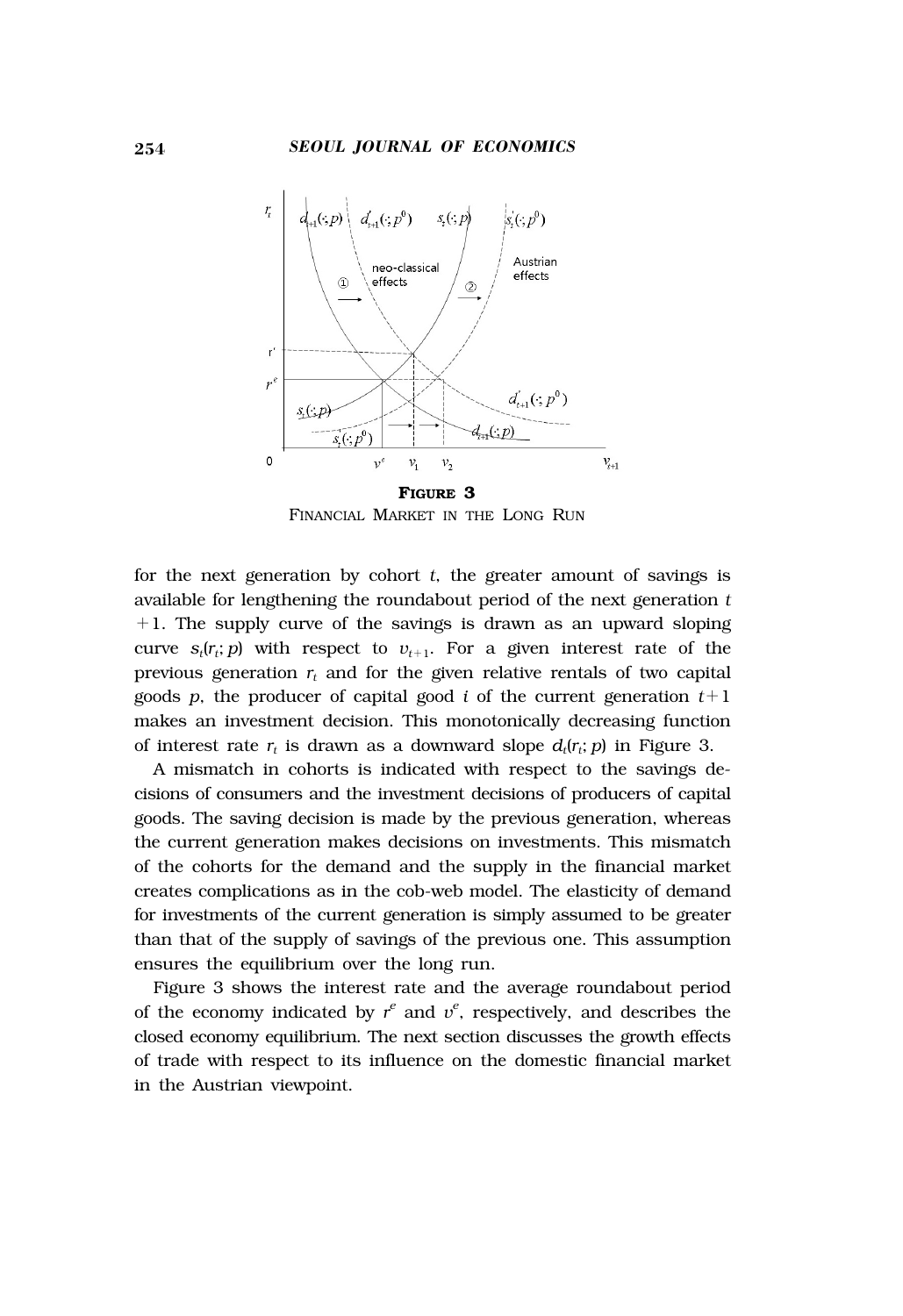#### *F. Price of a capital good*

In perfect competition, the cost of a capital good is equal to its discounted stream of profits, such that the following is the expression of the price of a capital good of vintage  $v_i$  denoted by  $q_{v_i}$ :

$$
q_{\nu_i} = w_{0_i} \int\limits_{0}^{\nu_i} e^{rs} ds = (A(0) - 1) \int\limits_{0}^{T-\nu_i} p_i \nu_i^{\alpha_i} e^{-rs} ds.
$$

The first term of the price is the amount of the investment for the production of capital good *i* in terms of its own service units over its construction period per unit of labor, whereas the second term is also its value in terms of its price  $p_i$ .

Hence, the relative price of the two capital goods in terms of their own prices is represented as:

$$
q(r) = \frac{q_{\nu_1}(r)}{q_{\nu_2}(r)} = \frac{w_{\nu_1}\int_0^{\nu_1} e^{rs}ds}{w_{\nu_2}\int_0^{\nu_2} e^{rs}ds} = \frac{p_1w_0\int_0^{\nu_1} e^{rs}ds}{p_2w_0\int_0^{\nu_2} e^{rs}ds} = p\Gamma(r). \tag{10}
$$

The next point of interest is the variation in the relative price of capital goods price *q* with respect to the interest rate. The variation depends on the change in the relative roundabout periods of two sectors for a given relative price *p*. The amount of investments is relatively greater to the sector for which its roundabout production period becomes longer. Based on Result 1,  $\Gamma'(r) \leq 0$ . Hence, the amount of investment is relatively greater for capital good 1, suggesting that the amount of rentals provided by good 1 is relatively greater for the economy with a lower interest rate. Good 1 will become more efficient relative to good 2 in an economy with a lower interest rate, and in the sense that a relatively greater amount of rentals is provided by the former.

### **III. Equilibrium of a Closed Economy**

The equilibrium of a closed economy is the one that satisfies Equations (2), (7), (9), and (10) for a given endowment of labor  $0 \le L \le \infty$  with its given lifetime period  $0 \leq T \leq \infty$  and for a given time preference rate 0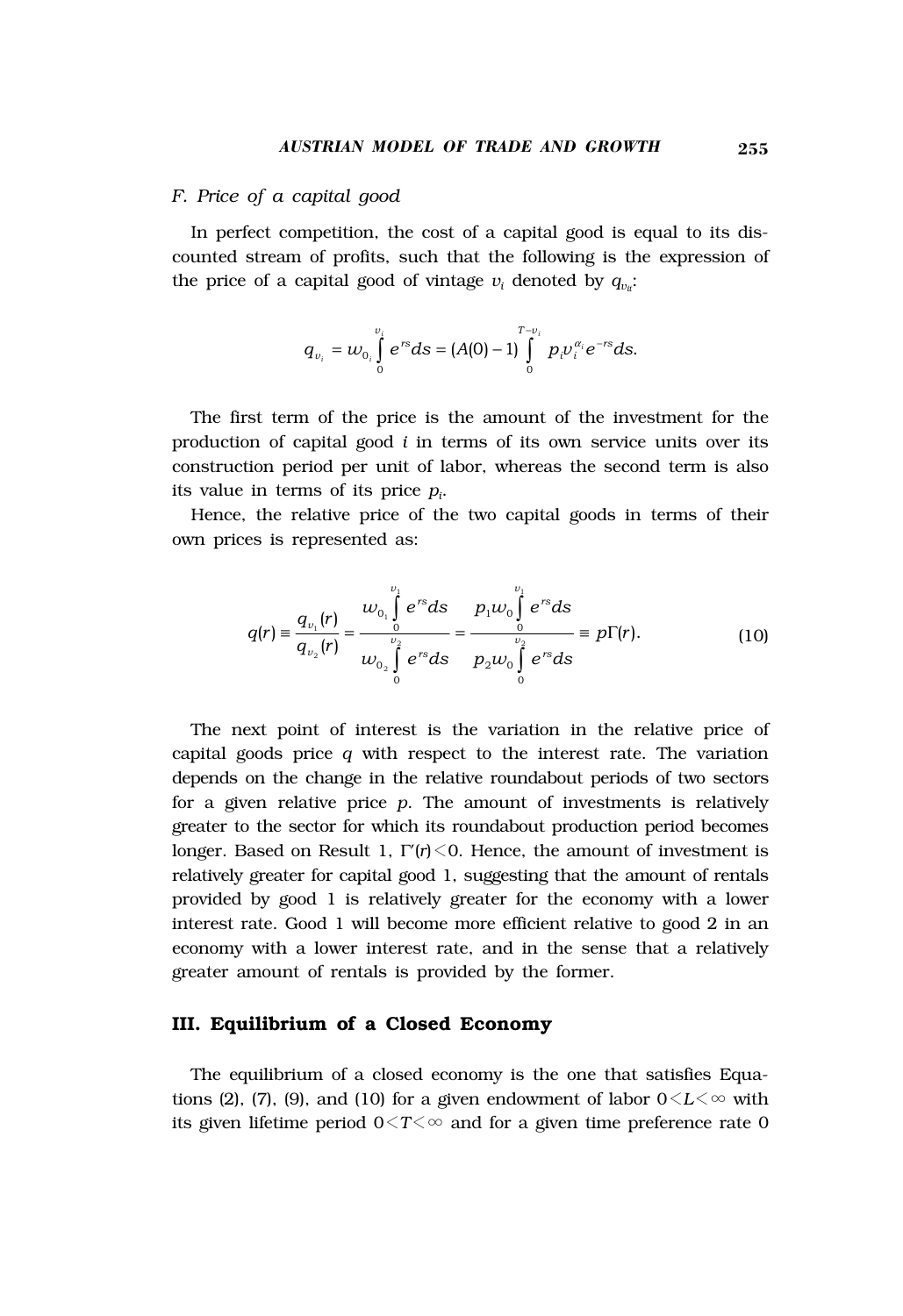

ADJUSTMENT OF THE INVESTMENT TO THE RENTAL MARKET DISEQUILIBRIUM

 $\langle \rho \rangle$  of an individual in the economy. The equilibrium shows the producer's profit maximizing condition for investment, condition for labor's choice of the sector to engage with, and individual's choice of the consumption over his/her life period. These factors are consistent with the producer's zero profit condition in the production of capital goods. These conditions are not simultaneously fulfilled at a given time period of  $\tau$ . They are fulfilled over a given long run life period of cohort *t*. Figure 4 illustrates the short-run rental market as well as the long-run investment.

The vertical axis represents the relative price ratio of rental 1 to rental 2. The right-hand side of the horizontal axis represents the relative employment of the two, and its left-hand side is the relative price of the two capital goods. The right-hand quadrant of Figure 4 shows the relative demand and supply curve of rentals. Its equilibrium price is denoted by  $p^e$ , and the employment ratio of the two sectors is denoted by  $l^e$ . The left-hand quadrant of Figure 4 links the relative price of two capital goods to the rentals by the efficiency units of term  $\Gamma(\cdot)$  in equation (10). The lower is the rate of interest, the steeper becomes the slope. The relative equilibrium price of capital goods  $q^e$  follows on the left-hand side horizontal line.

I consider a new equilibrium by the increase of the relative demand for the rental services 1. It is shown as the shift of the curve *DD* to the rightward direction *D*'*D*' in the right hand quadrant. It will result in the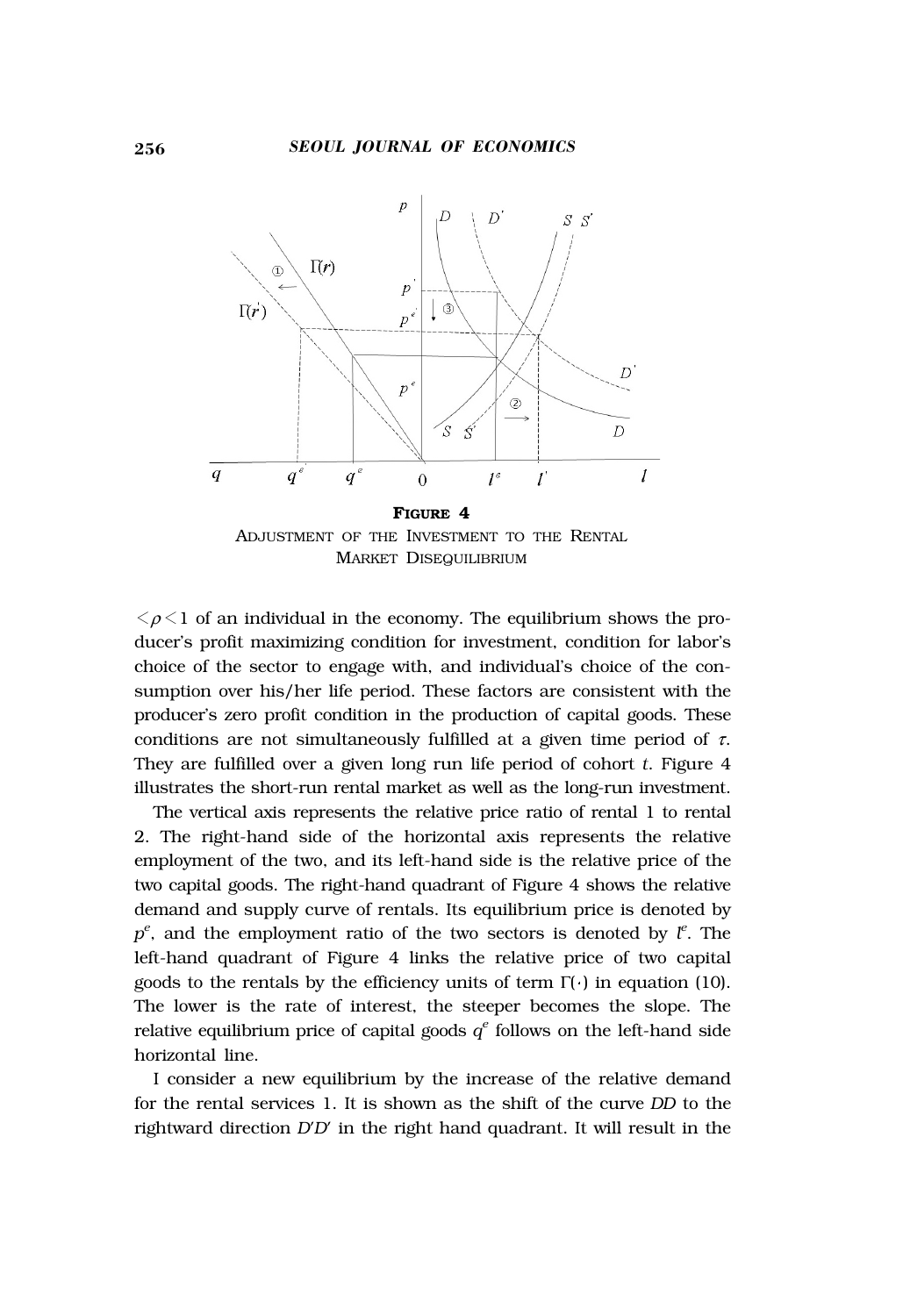rise of the relative price to *p*' on the vertical axis. The producer 1 revises his/her investment plan to extend the construction period, while the producer 2 to shorten it. This revision of their plans contribute to the increase of the average roundabout period of the economy in view of equation (8). On the other hand, there occurs capital gains to the producer 1 and the capital losses to the producer 2. This affects the average roundabout period of the economy through the change in the rate of interest in the financial market by a Hayek's "recuperation effect." The fall of the efficiency schedule from Γ(*r*) to a dotted line Γ(*r*') as indicated by the arrow ① in Figure 2 reflects the fall of the rate of interest. Adding this to the neo-classical allocation effect finally gives the shift of the supply schedule on the rightward direction to the *S*'*S*' schedule in the right hand quadrant, resulting in the increase of the relative employment of the capital good 1 sector to *l*' indicated by the arrow ②. The arrow ③ shows the reach to the final equilibrium price of *pe*' . The extent to which the supply schedule shifts to the rightward direction depends on by the reduction of the rate of interest. The greater is the amount of the rate of reduction, the greater is the amount of the shift of the supply schedule, yielding the greater amount of the rate of the employment in the capital good 1 sector.

The time lag between the provisions of the rentals and construction of capital goods might trigger over-investments or under-investments based on the wrong expectations on future rentals. Suppose that the investment commitment by producer 1 was wrong in the sense that over-investments occurred from the high expectations on relative rental 1 at the price level of  $p'$  instead of  $p^e$ . This is the case in which the time preference rate  $\rho$  being lower than the market rate of interest  $r$ . On the realization of the excess supply of rentals at price *p*', producer 1 lays off labor. The released labor from sector 1 would seek employment in sector 2. From the viewpoint of producer 2, investments for labor are unnecessary given that labor from sector 1 is of a higher vintage of human capital than its human capital vintage level. The change in the rate of employment goes in the reverse direction from the previous case. The producer 1 witnesses the "irreversibility" of time in investment. In order to avoid "the sunk costs" the producer 1 would adjust the time preference rate  $\rho$  to the market rate of interest *r*.

Adjustment of the rental market in its disequilibrium is not on a conventional "Walrasian tatônnement." In this case, adjustments on the initial commitments on investments are necessary. The process starts from the withdrawal or the expansion of investments by the producers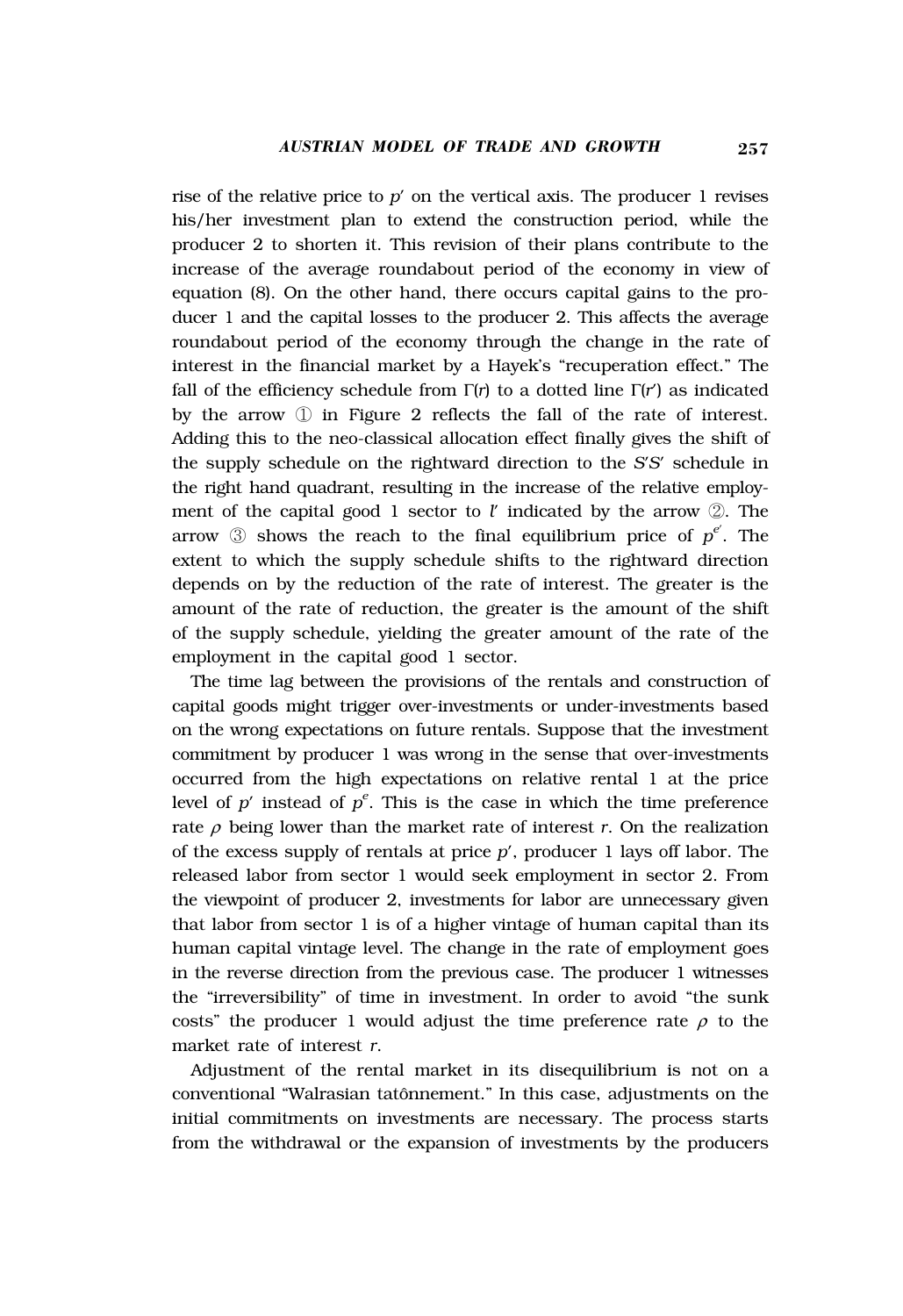of the capital goods. Then, the reallocation of employment follows. The final step considers minimizing the excess supply of or excess demand for rental 1 or rental 2 in the rental market. For the case of underinvestments by producer 1, the opposite sequences follow. The investment for capital good 1 increases relative to that for capital good 2. In the short run, labor moves to the capital good 1 sector by investments for the adaptation of the low vintage human capital of the capital good 2 sector to the high vintage of the human capital of sector 1. The supply of labor to sector 1 will become more elastic as forthcoming cohorts participate in the supply of labor to sector 1. For this under-investment case, however, no sunk costs arise on the side of producer 1.

The Austrian perspective on market disequilibrium is more than just simple adjustments to the excess supply and demand for the rental markets. A capital good producer may not only change the commitments on the investments but may also review his/her previous plan on maintaining a constant income stream. Under the circumstances of losses or gains in income streams, the capital good producer may increase or decrease his/her savings. As in the previous discussion on Figure 2, producer 1's review of his/her consumption plan on the ignorance of the impending fall of the rental price suggests that he/she would adjust the attitude according to the time preference rate to equalize the latter with the interest rate.12 This approach restores the rental market equilibrium.

Alternatively, producer 1 would abstain from the consumption and raise the amount of bequests bestowed on the succeeding generation in view of Equation (9). These steps would contribute to the shift in supply schedule *S*( )*S*( ) in Figure 4 to the rightward direction over the long run. Hence, equilibrium is reached once again. The adaptation of producer 1 to these unforeseen situations with respect to his/her future consumption stream links the disequilibrium in the rental market with the adjustments in the financial market.13

 $12 \text{ In a similar vein}, I have discussed the behavior of an enterpriseuer of the$ capital good production on Hicks's Traverse in a neo-Austrian framework (Kim 1994).

<sup>13</sup> A windfall loss of producer 1 might be offset by the capital gains of producer 2. I consider the former as more influential on the financial market than the latter, given that the construction period of capital good 1 is longer, whereas the latter is not too distant from the primary input of labor in Hayek's time structure of production.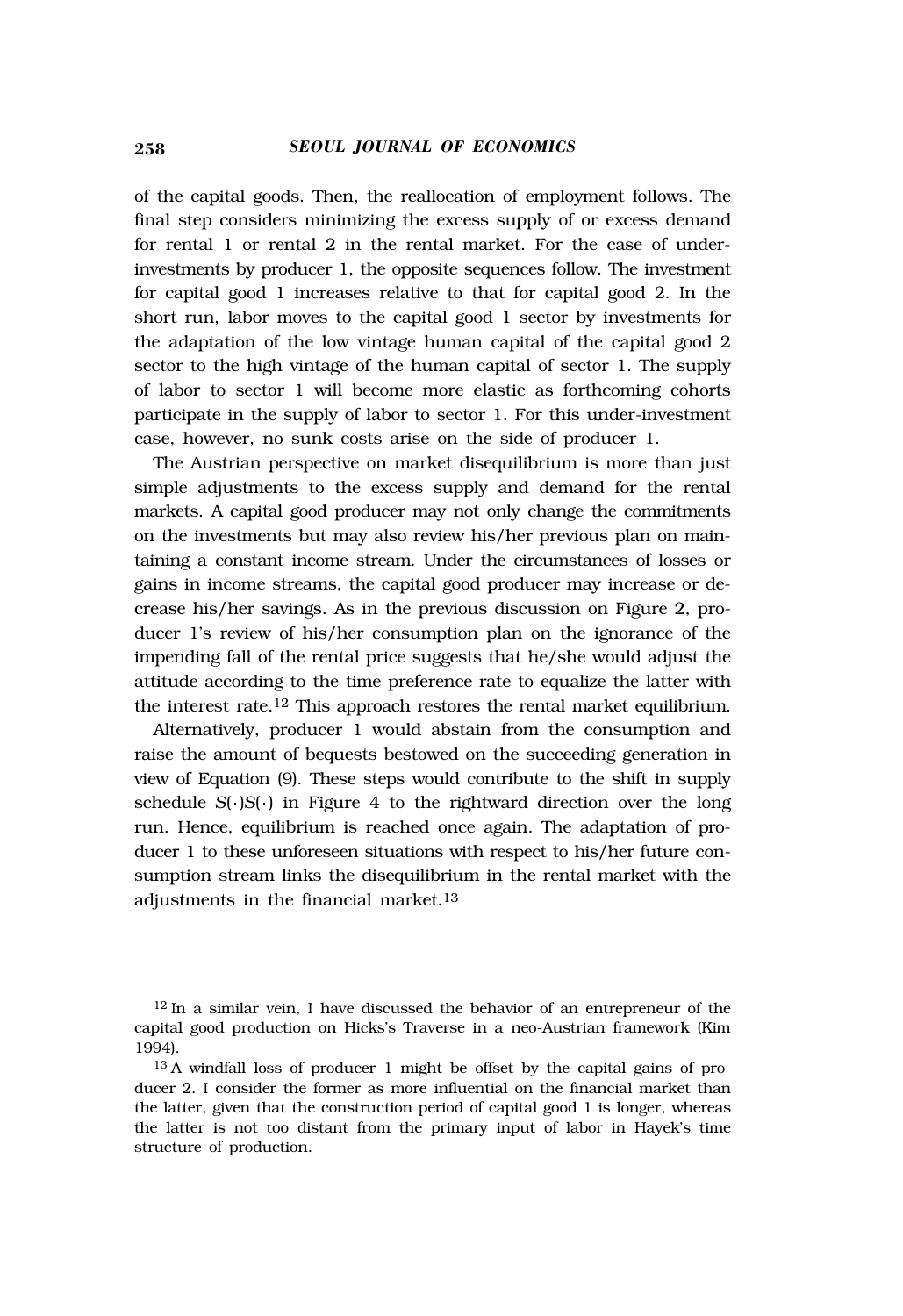### **IV. International Trade**

A developing economy trades capital goods with an advanced economy. The two economies have an identical production technology of the two capital goods. They differ in their time preference rates. I assume that time preference rate of an advanced economy denoted by  $\rho^*$  is smaller than that of a developing economy denoted by  $\rho$ .<sup>14</sup> Considering that the services of capital goods themselves are not tradable, the trade of capital goods takes the place of service trade. The trade of capital goods between the two economies occurs through the difference in the domestic rental service prices between the two.

The more efficient is human capital involved in the provision of the service by the capital good would result in cheaper prices because of the availability of a greater amount of services. Coefficient Γ(*r*) in equation (10) represents the relative efficiency of two capital goods in providing their services. Result 1 suggests that the coefficient is higher for the low time preference rate economy:  $\Gamma(\rho^*)$   $>$   $\Gamma(\rho)$ . Hence, for a given relative service price of two capital goods, the low time preference rate economy supplies a relatively greater amount of the services of the capital good 1 to the domestic economy. The domestic price of the service price of capital good 1 in low time preference rate economy will be lower than that in the high time preference rate economy. This consideration spurs the establishment of the trade of capital goods between two economies. Figure 5 illustrates the closed economy equilibrium of two economies. The relative supply schedule of capital good 1 service for the low time preference rate economy is represented by the dotted line  $S<sup>*</sup>(l; \rho<sup>*</sup>)$  on the righthand quadrant. I denote the relative rental price s of capital good 1 with respect to the price of capital good 2 in their respective efficiency units by  $\tilde{q}$ , which is defined as  $q/\Gamma(\cdot)$ . The relative price of capital goods adjusted by their respective efficiency units is on the left-hand side of quadrant 2 of Figure 5. It is found by translation of the vertical axis by the  $45^{\circ}$  line on the horizontal axis.

Figure 5 shows the slope with respect to the relative rental price of capital good 1 is lower than that of the high time preference rate economy due to Result 1. This relationship implies that the relative supply of rental service 1 is greater in the low time preference rate economy as indicated by its supply schedule of  $S^*(l; \rho^*)$ . Consequently, the relative rental price of capital good 1 is lower in the low time preference rate

<sup>14</sup> The variables with the asterisk are the ones of the advanced economy.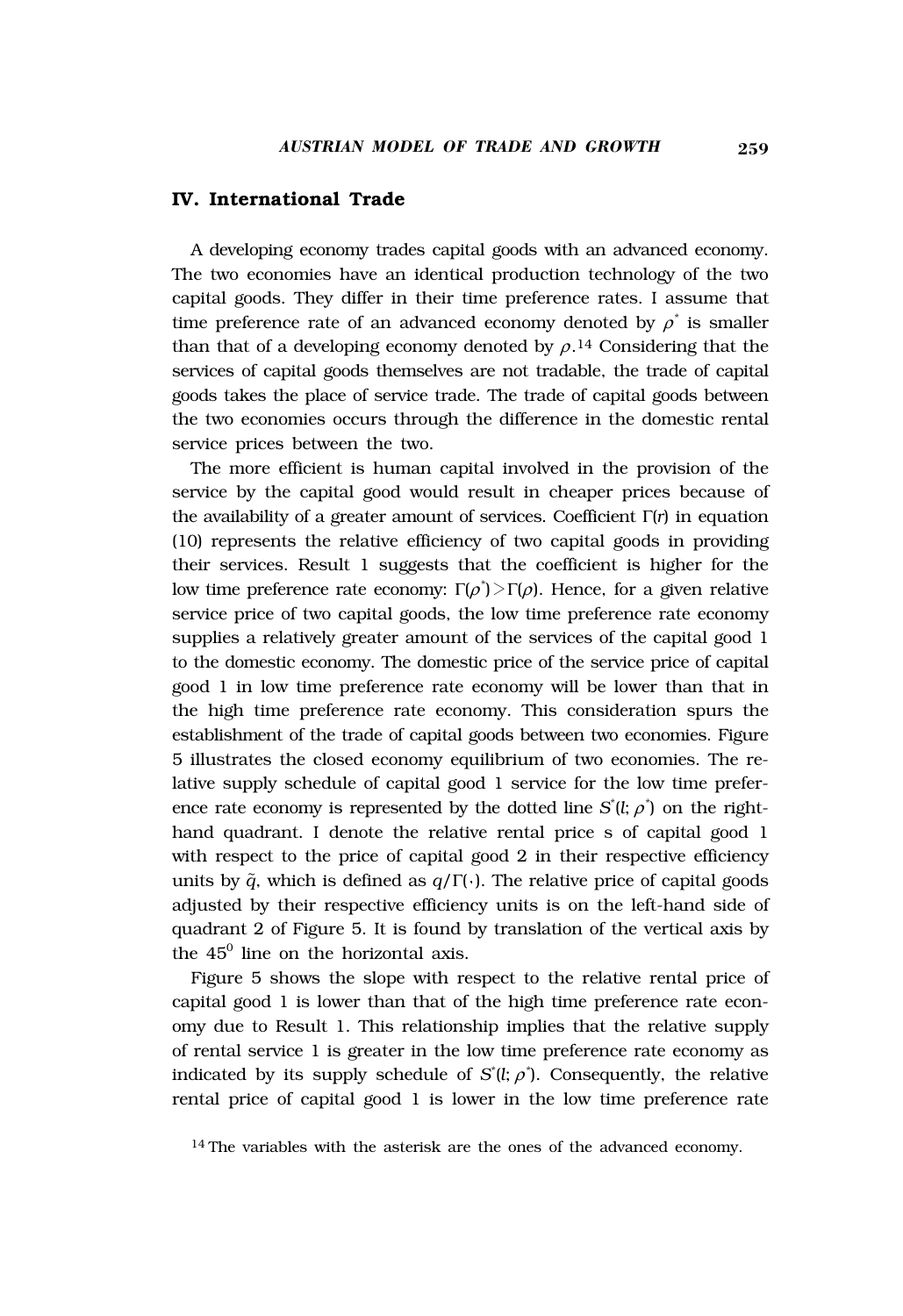

TRADE EQUILIBRIUM OF THE CAPITAL GOOD MARKET

economy. Equivalently, the relative price of capital good 1 in its efficiency units is lower in the low time preference rate economy. Given  $p^*{<}p$ , the inequality of  $q^*/\Gamma(\rho^*)$  <  $q/\Gamma(\rho)$  follows. Hence,  $\widetilde{q}^*$  <  $\widetilde{q}$  and trade of capital goods are established between the two economies. Trade is established on the international price of  ${\widetilde q}^0$  with the relative employment ratio of  $l^0$ and the rental service price of  $p^0$ . The low time preference rate economy exports capital good 1 and imports capital good 2. Proposition 1 summarizes the direction of trade.

*Proposition* 1: A low time preference rate economy of a longer average roundabout period of an economy (human capital abundant economy) exports time intensive capital good 1 (human capital intensive good) and imports a less time intensive capital good 2 (less human capital intensive good) for the region of roundabout period  $\hat{v}_2 \langle v \langle \hat{v}_1$ .

The international price of capital good 1 in terms of capital good 2 in their efficiency units denoted by  ${\widetilde q}^0$  will be in the range of the domestic prices of two economies, that is,  $\tilde{q}^*$  <  $\tilde{q}^0$  <  $\tilde{q}$ .

Thus far, the lack of a difference is assumed in the individual lifetime periods of two economies. Suppose no difference in their time preference rates occurs, but an individual's lifetime period of the advanced economy is longer than that of the developing economy. This case raises a question on the direction of trade between the two economies whose demography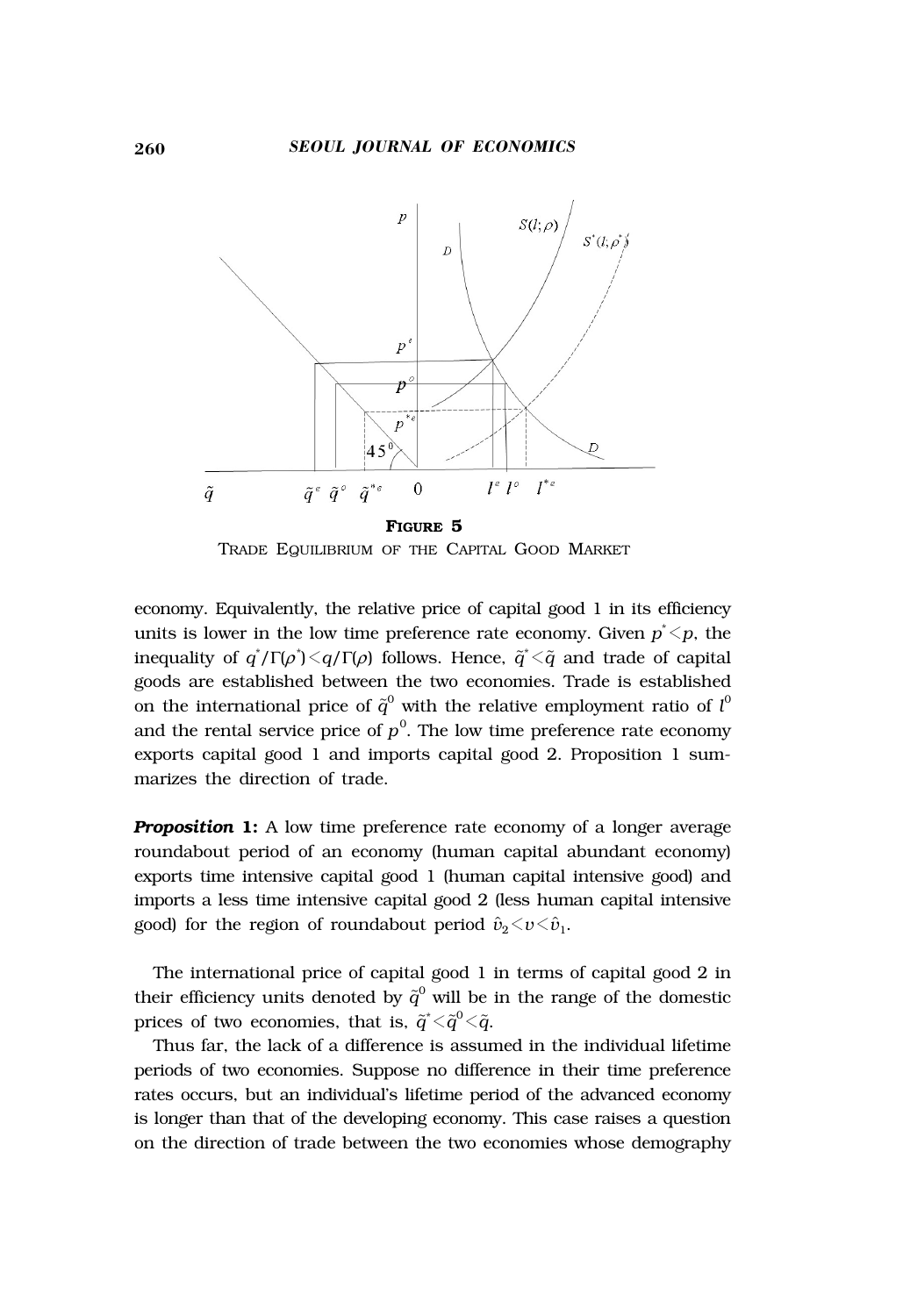varies. Equation (9) suggests that the relative efficiency of capital good 1 to that of capital good 2 will be greater for an economy with an individual longer life period than for one with a shorter life period, that is,  $\Gamma^*(T^*)$   $>\Gamma(T)$ ;  $T^*$   $>\gamma$ , being the same time preference rate for the two economies. The efficiency adjusted relative capital good price 1 will be lower at the advanced economy of the longer life demography. Proposition 1 offers that the direction of trade by the economy of a long age demography exports a time intensive (human capital intensive) capital good and imports a less time intensive (less human capital intensive) capital good.

Findlay and Kierzkowski's low time preference rate economy is the one whose average roundabout period of the economy is longer in terms of the present model. Proposition 1 can be translated to the proposition of the relative human capital endowment of the two trading economies being the cause of trade. The amount of human capital of sector *i* is the amount of labor multiplied by its efficiency units of  $v_i$ . Considering that the roundabout production period of capital good *i* measures the efficiency of labor engaged with its production, the human capital abundance of an economy is expressed by the average roundabout period of an economy:

$$
\frac{H}{L} = \frac{\nu_1 L_1 + \nu_2 L_2}{L}
$$

$$
= \nu_1 l_1 + \nu_2 l_2 = \nu,
$$

where *H* represents the total amount of human capital stock in the economy. In the previous discussion, the average roundabout period of the low time preference rate economy is longer than that of the high time preference rate economy. The production of capital good 1, which takes a relatively more roundabout period, is incumbent with a relatively more human capital-intensive labor such that it is considered human capital intensive. Similarly, capital good 2, which is produced in a relatively shorter roundabout period, is produced by a relatively less human capital-intensive labor. Hence, proposition 1 is consistent with Findlay and Kierzkowski's model.

#### *A. Trade and growth*

Free trade improves the welfare of both trading partners as indicated in the conventional trade proposition. This section considers the impli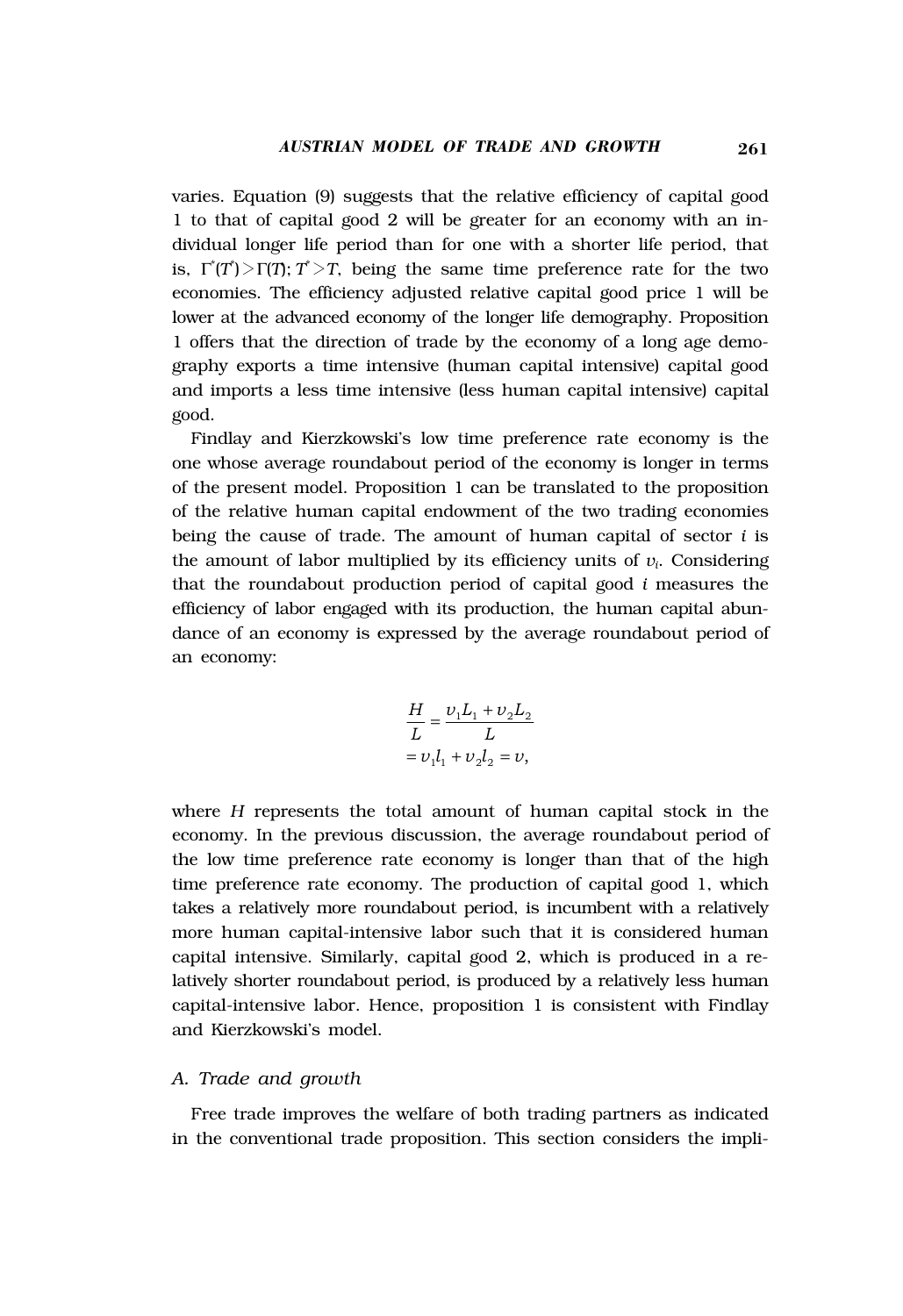cation of trade on growth for two trading economies. Recall that the average roundabout period of an economy explains the growth rate of an economy. The allocation of labor toward the capital good 1 sector contributes to the increase in the average roundabout period. The allocation to the capital good 2 sector reduces the said period.

By free trade, the advanced economy with the low time preference rate specializes in the production of capital good 1. The average roundabout period of the economy increases and contributes to its growth rate. On the contrary, the developing economy with the high time preference rate specializes in the production of capital good 2. The average roundabout period of the economy decreases and its growth rate falls by the specialization of the production of capital good 2.

The Austrian view on the effect of trade on growth goes further than the traditional static allocation effect. This perspective comes from a developing economy with the high time preference rate. A lowering of the rental of capital good 1 will induce the negative value of producer 1's present value of the investment in the developing economy. Producer 1 has two means of adjusting to free trade. In the case of the closed economy, first, the producer could shorten the construction period of capital good 1, and second, the producer could reduce the current consumption level to sustain the consumption in the future by Hayek's "recuperation effect."

First, we discuss the effects from the viewpoint of the investments of producers and compare these effects with the previous closed economy case in the change of rentals. In contrast to the case of the closed economy, the imported capital good with a high vintage provides domestic producer 1 with opportunities to invest for the adaptation of the domestic human capital of vintage 1 to the high vintage of the imported capital good. Suppose that the "barriers to the technology adoption" of domestic human capital are low. Result 3 suggests that lengthening the construction period is possible for producer 1. This lengthening effect is reinforced for the economy where the migration costs of the labor from the production of capital good 1 to that of capital good 2 are low, as discussed in Result 2. In conclusion, the opening of trade in the Austrian perspective allows domestic producer 1 to meet the new challenges of adapting the domestic human capital to the imported capital good. This approach contributes to lengthening the construction period of capital good 1. The positive growth effect of free trade follows.

A similar explanation applies to the producer of capital good 2. The relative rise of rental 2 raises its present value of investment. Domestic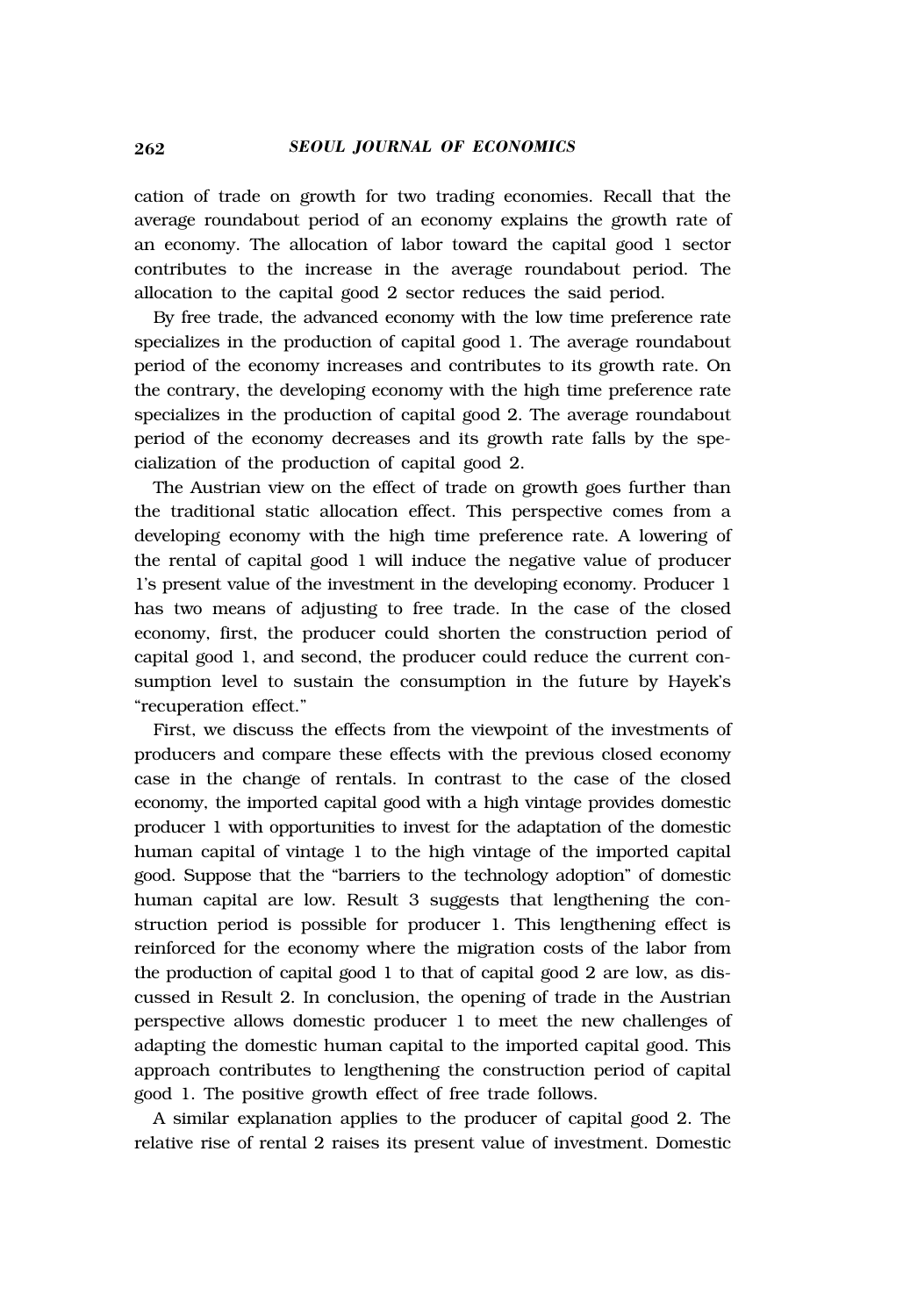producer 2 lengthens its construction period by this favorable effect of trade. Together with the increase in the roundabout production period of capital good 1 by domestic producer 1, this situation contributes to the average roundabout period of the economy. In the economy where the level of "the barriers to technology adoption" is low and the migration costs of labor moving from the production of capital good 1 to that of capital good 2 are not high, growth rate could increase. By free trade, both the export and the import sectors could grow in parallel with each other in the present Austrian view of trade. This result contrasts with the conventional static trade model. A sector, which is in comparative advantage expands, whereas the sector, which is in comparative disadvantage, shrinks after trade.

This supply side effect of trade on growth does not differ from the neo-classical argument of trade in the endogenous growth model of various types. The difference is that it is involved with intermediates distinguished by the distance from the primary factors of production and labor in Hayek's triangle.15

The effect of trade on growth rate is considered from the supply side with respect to the average roundabout period of the economy. Suppose that producer 1 committed investment not knowing of the impending change of free trade. He/she realizes "windfall losses" after opening up the trade. To recuperate the losses, producer 1 adjusts the amount of bequests to the forthcoming generation.

Rental 1 falls due to the import of capital good 1. This outcome raises the rate of interest in terms of rental 1 for producer 1. In equation (8), the parties involved in the production of capital good 1 leave a greater amount of bequests. The rise of rental 2 by the export of capital good 2 lowers the interest rate in terms of rent 2 to producer 2. In contrast to the case of sector 1, the parties engaged in the production of capital good 2 would intend to leave a lower amount of bequests in the case of the closed economy and would thus, increase consumption.

Given that rental 1 becomes low relative to rental 2 by trade, the individuals of sector 2 would increase consumption of rental 1.16 The

<sup>15</sup> Considering that the intermediates involved in the production of a capital good are differentiated by the distance from the original input, the present model suggests the importance of the SITC digit number associated with the import structure of a developing economy. The intermediates of capital good 1 would expand in terms of their sub-digit numbers in the SITC classification as development proceeds.

<sup>16</sup> In the closed economy, this condition would revert the relative fall of rental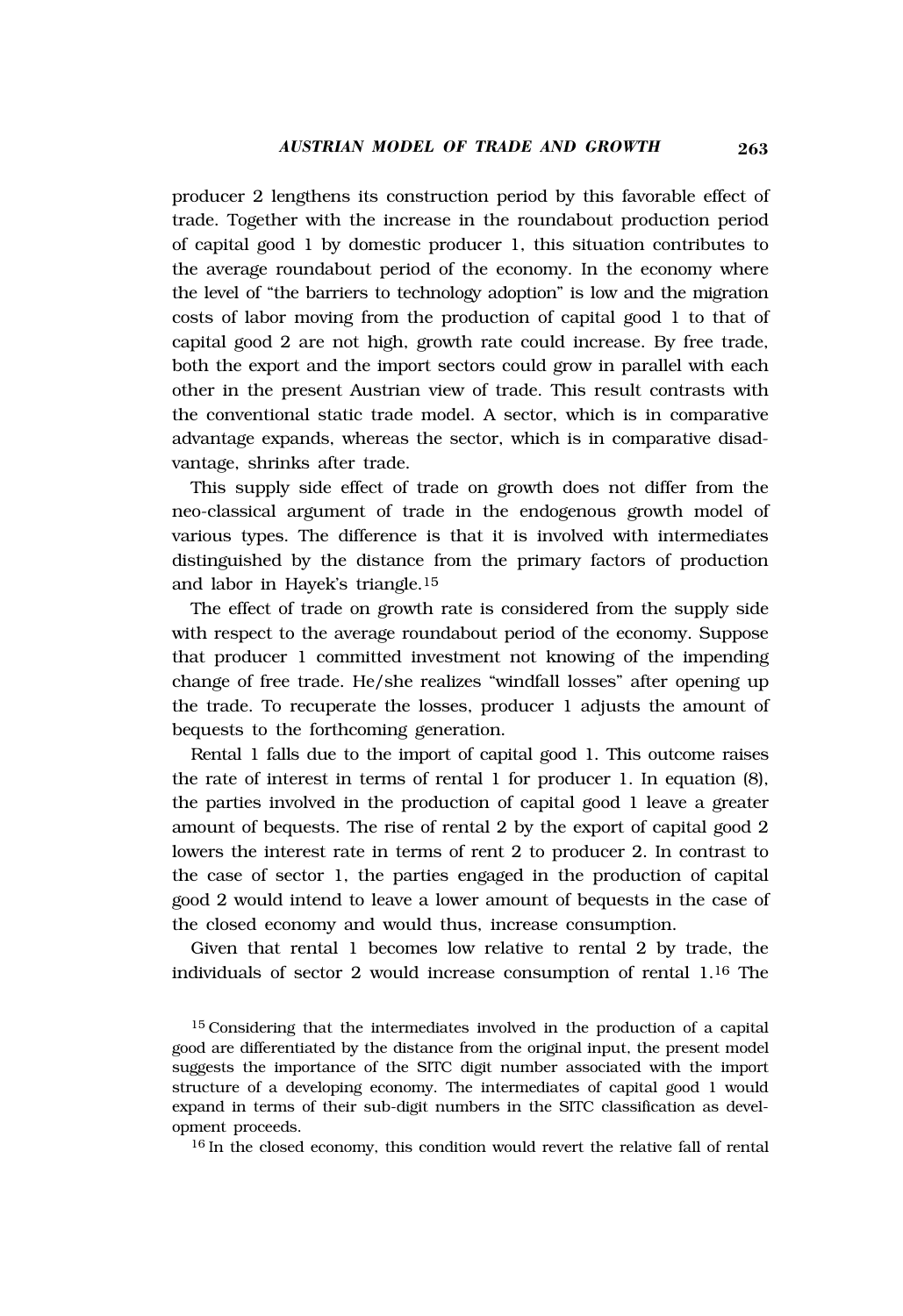#### 264 *SEOUL JOURNAL OF ECONOMICS*

importance of human capital in the production of capital good 2 is assumed to be almost nil, and no roundabout production period occurs. Hence, sector 2 is considered as a sector for the production of consumption goods.17 Those individuals of sector 1 who obtain consumer goods would instead tend to import capital good 1 given that they intend to increase savings.

The behavior of savings of the two groups applies analogously to the advanced economy. Equation (11) expresses the amount of bequests to be left by the two groups for the next generation in the advanced economy:

$$
\frac{s_{\dot{x}}^{*}}{c_{\dot{x}}^{*}} = \theta + r_{\dot{x}}^{*} s_{\dot{x}}^{*};
$$
\n
$$
i = 1, 2.
$$
\n(11)

By trade, rental 1 of the advanced economy falls and group 1 leaves a lower amount of bequests and increases consumption. Group 2 would decrease consumption given the rise in rental 2. However, the increase in consumption in the open economy is matched by its import from the developing economy.

In conclusion, the increase in savings by group 1 of the developing economy converts into the import of capital good 1 from the advanced economy. This outcome relieves the constraint, which is often referred to as "foreign exchange constraint" in the economic development literature.

Figure 3 is a self-explanatory illustration of the Austrian effect of trade on growth. The increase in the supply of savings contributing to the average roundabout period of an economy is shown by the rightward direction from supply schedule  $s_i s_i$  to schedule  $s_i s_i$  as noted by  $\oslash$ . The shift of the aggregate demand for the average roundabout period by the neo-classical growth effect of trade shifts the  $d_{t+1}d_{t+1}$  schedule to the rightward direction of  $d'_{t+1}d'_{t+1}$  as indicated by the direction of  $\mathbb U$ . The increase in the average roundabout period of the economy from the closed-economy equilibrium of  $v^e$  to  $v_1$  represents the neo-classical effect, whereas the increase in the period from  $v_1$  to  $v_2$  is attributed to the Austrian effect. This outcome relieves financial strains of the "adaptation

<sup>1</sup> and bring the economy back to the equilibrium.

<sup>17</sup> In other words, service to a consumer is provided by a consumer's direct consumption not via the use of capital goods. This observation is consistent with the trade pattern of a developing economy as presented in the introduction for the background of the Austrian trade model.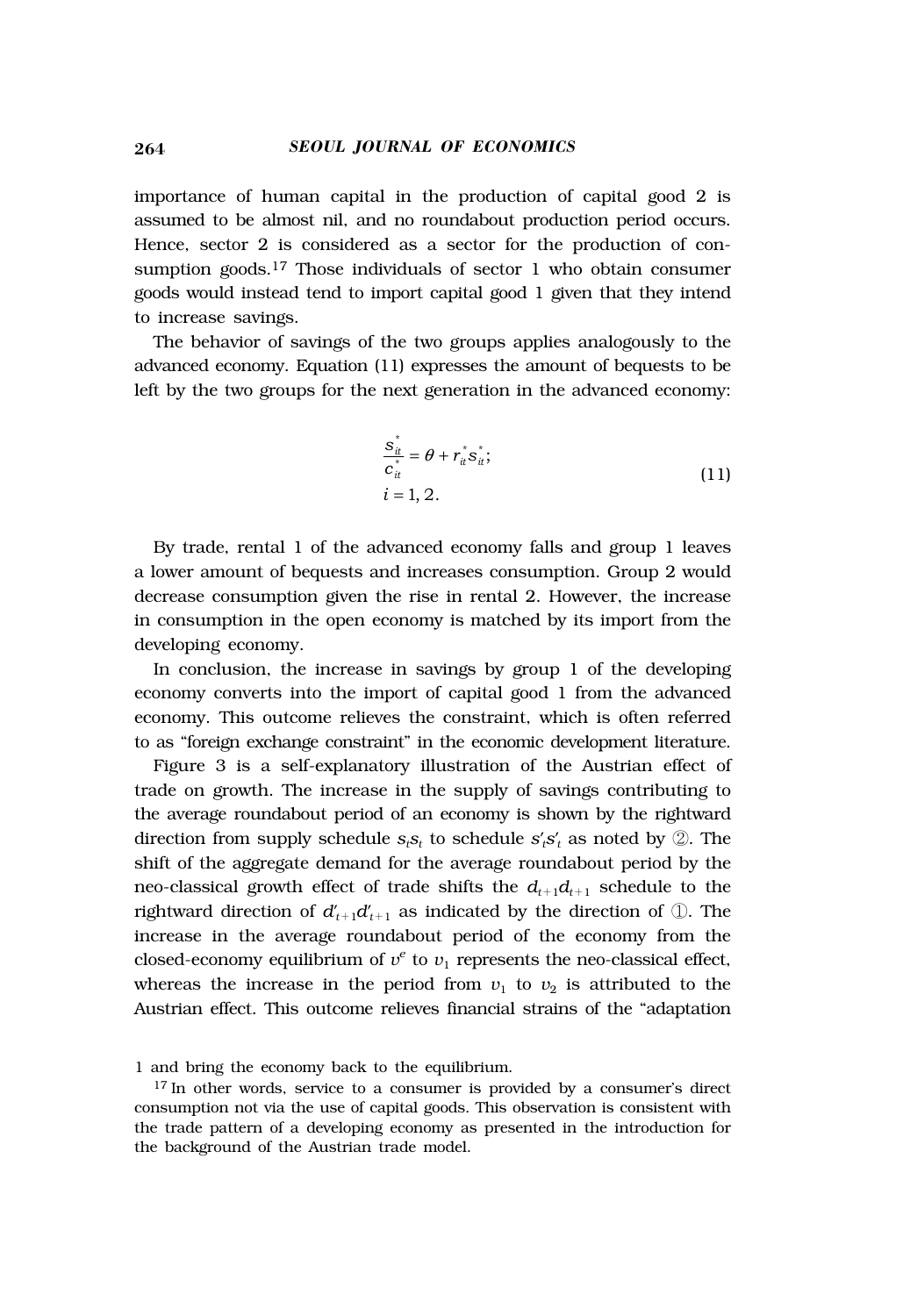investment" for the import vintage of capital good 1 sector. A trade structure of a developing economy characterized by the export of the consumer goods and the import of the capital goods reflects a Hayek's "recuperation effect" of the capital good sector. The present model of the Austrian trade and growth is by no means competing with the neo-classical growth models. The former rather complements the latter approach.

#### **V. Conclusion**

This paper extends Hayek's triangle to an open economy. An abstinence of the present consumption contributes to the growth of an economy by stretching the intermediates starting from the original inputs down to the final goods. The abstinence of the present consumption is related to the time-preference rate of the economy. In an economy that values more of the future consumption against the present consumption, a greater amount of savings is available for extension of the intermediates down to the final goods. This extension causes the economy to grow.

However, the growth experiences of developing economies suggest a close link between trade structure and growth performances. Light consumer goods are on the exports of a developing economy at the initial stage of development, whereas imports largely consist of machinery and intermediates. This trade structure indicates that a country could extend its time structure of the economy by importing intermediates in exchange for consumer goods. In this regard, a Hayek's triangle is extended along the time axis by trade.

A time extension of Hayek's triangle is represented by the time intensity of the production of a capital good in the present model. The production technology of capital goods is distinguished by the importance of time in their production. A time intensive capital good considers production time as more important for its manufacture compared with a less time intensive capital good. A high time preference rate economy is considered a developing economy, and an advanced economy is one that has a low time preference rate economy. A low time preference rate economy exports time intensive capital goods and imports less time intensive capital goods. This trade structure favorably affects the growth of the low time preference rate economy through the specialization of time intensive capital goods.

A specialization of the less time intensive good is unfavorable to the growth of the high time preference rate economy. This unfavorable growth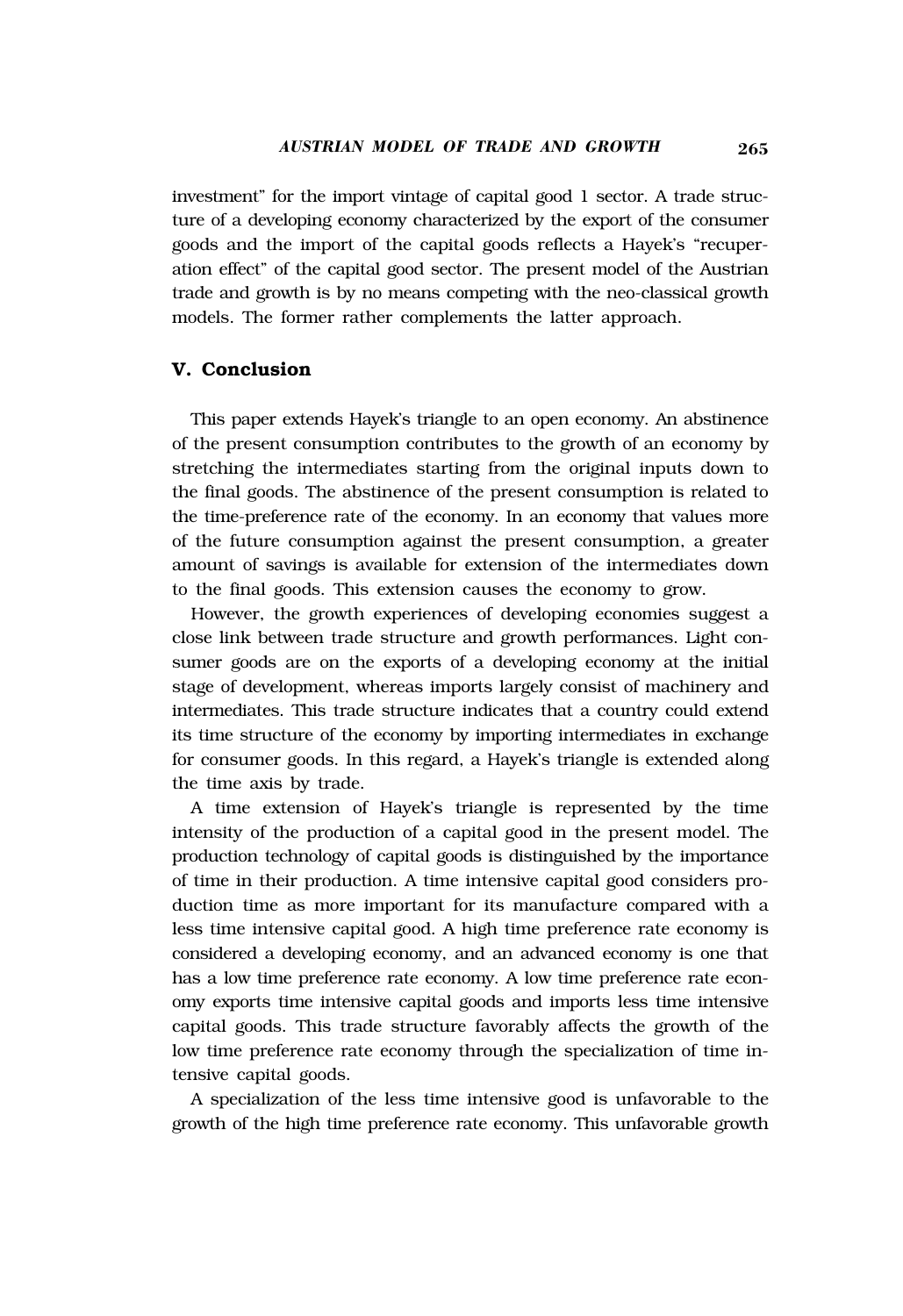effect could be counteracted by the investments for the adaptation of low vintage human capital to the high vintage of the imported capital good. The rate of investments depends on the domestic human capital's "absorptive capacity" of the high vintage technique on the imported capital good. The extent of this adaptation investment outweighs the unfavorable composition effects of trade, which contributes to the growth performance of a developing economy. The adaptation investment allows the human capital of the less time intensive capital good sector to move to a time intensive one. This migration adds a favorable growth effect to the developing economy. The growth effects are limited by the domestic human capital's "absorptive capacity" as well as by the migration cost of moving human capital from the low vintage of the export sector to the high vintage of the import sector. In conclusion, the growth effect of trade for a developing economy depends on the domestic human capital's "absorptive capacity" and the migration cost of moving human capital from the export sector to the import sector.

The present model has several limitations. First, the time horizon of the capital good production is limited by an individual's lifetime period. Its truncation is concurrent with the individual's life period in the long run. Although this presumption facilitates the analysis of this study, a problem remains in how far this concurrence between the time horizon of capital good production and the individual's lifetime period matches with the short-run reality. Despite this shortcoming, proposition 1 predicts a direction of trade between the economies whose demography varies.

Second, the existence of freely available natural resources, which become a capital good on the application of labor, as in a simple Crusoe's economy, is another limitation of the present model. Accumulation of capital goods erodes the natural resources and induces environmental problems, which are left out.

This paper leaves open the determination of the "absorptive capacity" of the domestic human capital. One of the possible determinants might be the distance of the vintage level between the domestic human capital and that of the human capital of the advanced economy. This aspect can be matched by research on the trade and growth model of a developing economy.

In the transition from a closed to an open economy co-exists the old domestic capital good with the new imported capital good. The effect of the growth rate of the economy in the present model by the co-existence of the two capital goods due to free trade is one of the topics that merit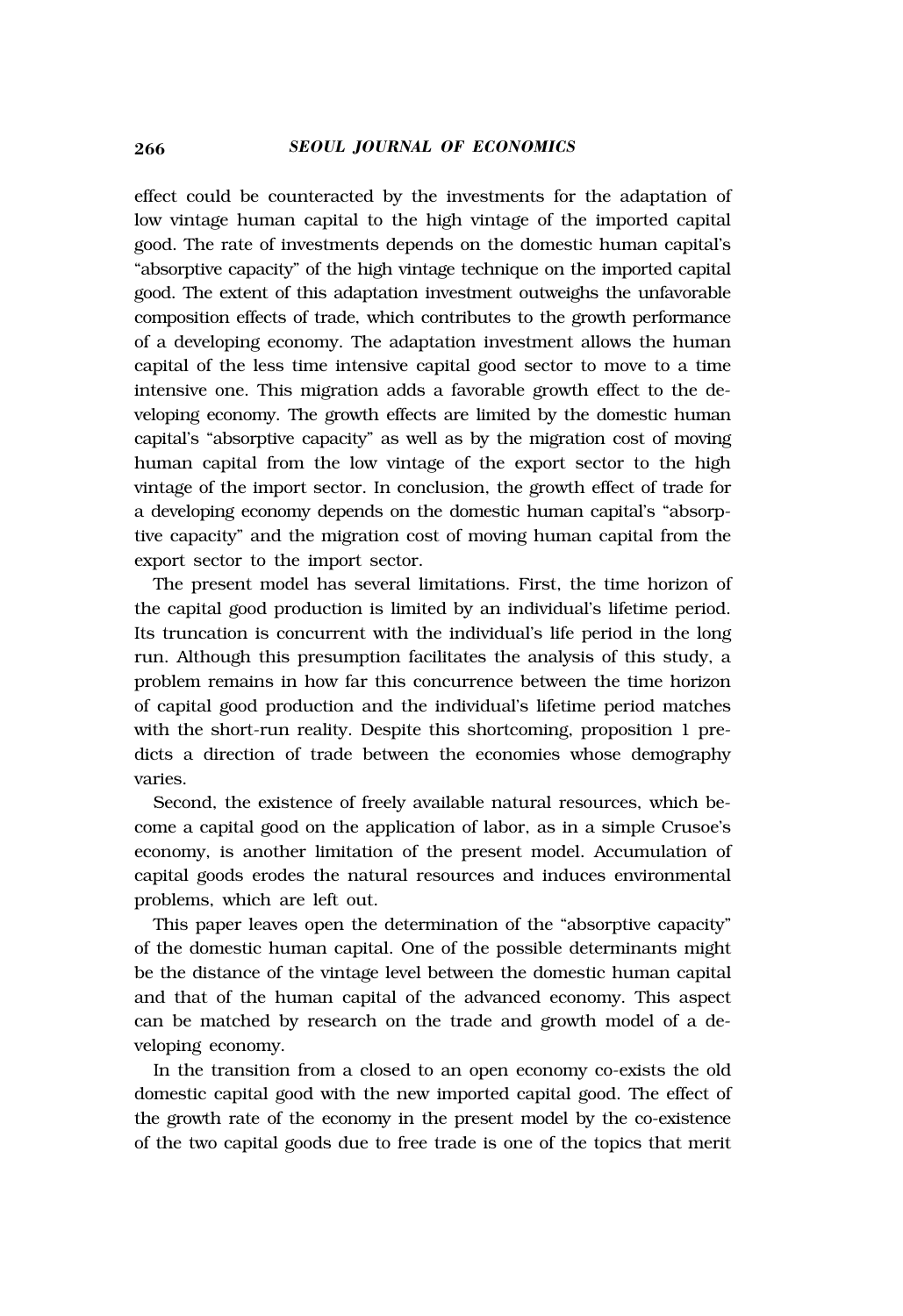further examination.18

*(Received 8 October 2015; Revised 21 January 2016; Accepted 21 January 2016)* 

## **References**

- Faber, Malte. *Introduction to Modern Austrian Capital Theory.* Berlin: Springer-Verlag, 1979.
- Faber, Malt, and John Proops. "Time Irreversibility in Economic Theory: A Critical Discussion." *Seoul Journal of Economics* 2 (No. 2 1989): 109-29.
- Findlay, R. "Modeling Global Interdependence: Centers, Peripheries, and Frontiers." *American Economic Review Papers and Proceedings* 86 (No. 2 1996): 47-51.
- Findlay, R., and H. Kierzkowski. "International Trade and Human Capital: A Simple General Equilibrium Model." *Journal of Political Economy*  91 (No. 6 1983): 957-78.
- Hgemann, H., and Heinz D. Kurz. "The Return to the Same Truncation Period and Reswitching of Techniques in Neo-Austrian and More General Models." *Kyklos* 29 (No. 4 1976): 678-708.
- Hayek, F.A. *Prices and Production*. London and Henley: Routledge & Kegan Paul. 1931.
- Hicks, J.R. *Capital and Time: A Neo-Austrian approach*. Oxford: Oxford University Press, 1973.
- Hong, Keehyun. "Why Capital Controversies Occur Repeatedly: A Methodological Interpretation." *Seoul Journal of Economics* 28 (No 3 2015): 285-310.
- Keller, Wolfgang. "Absorptive Capacity: On the Creation and Acquisition of Technology in Development." *Journal of Development Economics* 49 (No. 1 1996): 199-227.
- Kim, S. H. "Capital Gain in a Neo-Austrian Framework." *Structural Change and Economic Dynamics* 5 (No. 2 1994): 361-82.
- Kim, S. H. "Hicks's Traverse in a Small Open Economy." In Hagemann, Harald, and Roberto Scazzieri (eds.), *Capital, Time and Transitional Dynamics*. London: Routledge, 2008.
- Lee, J. W. "Capital goods imports and long-run growth." *Journal of Development Economics* 48 (No. 1 1995): 91-110.
	- <sup>18</sup> I have considered this problem in relation to Hicks's traverse (Kim 2008).